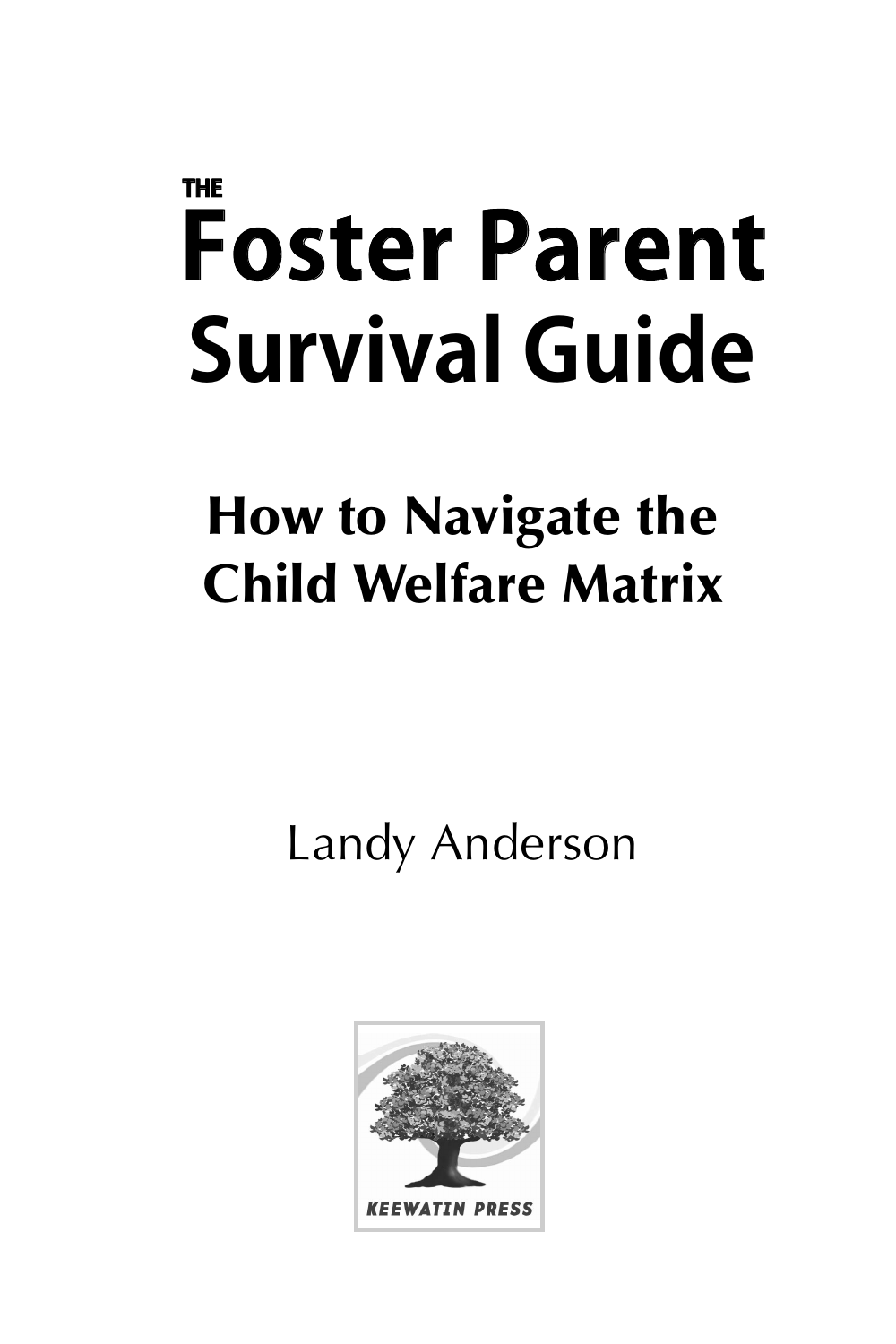#### © 2013, Landy Anderson

All rights reserved. No part of this publication may be reproduced, stored in a retrieval system, or transmitted, in any form or by any means, electronic, mechanical, photocopying, recording or otherwise, without the prior writen consent of the publisher.

Although the author and publisher have researched all sources to ensure accuracy of the information contained in this book, due to the complexity of the topic, and continual changes in the field, we assume no responsibility for errors, inaccuracies, omissions or any inconsistencies. Any slights of people, practices, or agencies are unintentional. Readers must use their own judgement or consult with their service team or other professionals for specific advice to their individual problem.

#### **Library and Archives Canada Cataloguing in Publication**

Anderson, Landy, 1963-

 The foster parent survival guide : how to navigate the child welfare matrix / Landy Anderson

Includes bibliographical references. ISBN: 978-0-9917587-0-8

1. Foster parents. 2. Foster home care. 3. Foster children. I. Title

|  | HQ759.7.A64 2012 | 362.73'3 | C <sub>2012</sub> -907803-4 |
|--|------------------|----------|-----------------------------|
|--|------------------|----------|-----------------------------|

Printed in Canada

**Editor:** Catherine Leek of Green Onion Publishing **Electronic Page Composition:** Linda Alaggia of Computer Composition of Canada **Cover Design:** Linda Alaggia of Computer Composition of Canada

Consider *The Foster Parent Survival Guide: How to Navigate the Child Welfare Matrix* for fundraising (quantity discounts on bulk orders).

To order extra copies of *The Foster Parent Survival Guide: How to Navigate the Child Welfare Matrix*, place a bulk order or schedule a conference presentation please visit http://fosterparentsurvival.com.

#### **Keewatin Press**

1300 King Street East P.O. Box 31076 Kingsway Village Postal Outlet Oshawa, Ontario Canada L1H 8N0

www.fosterparentsurvival.com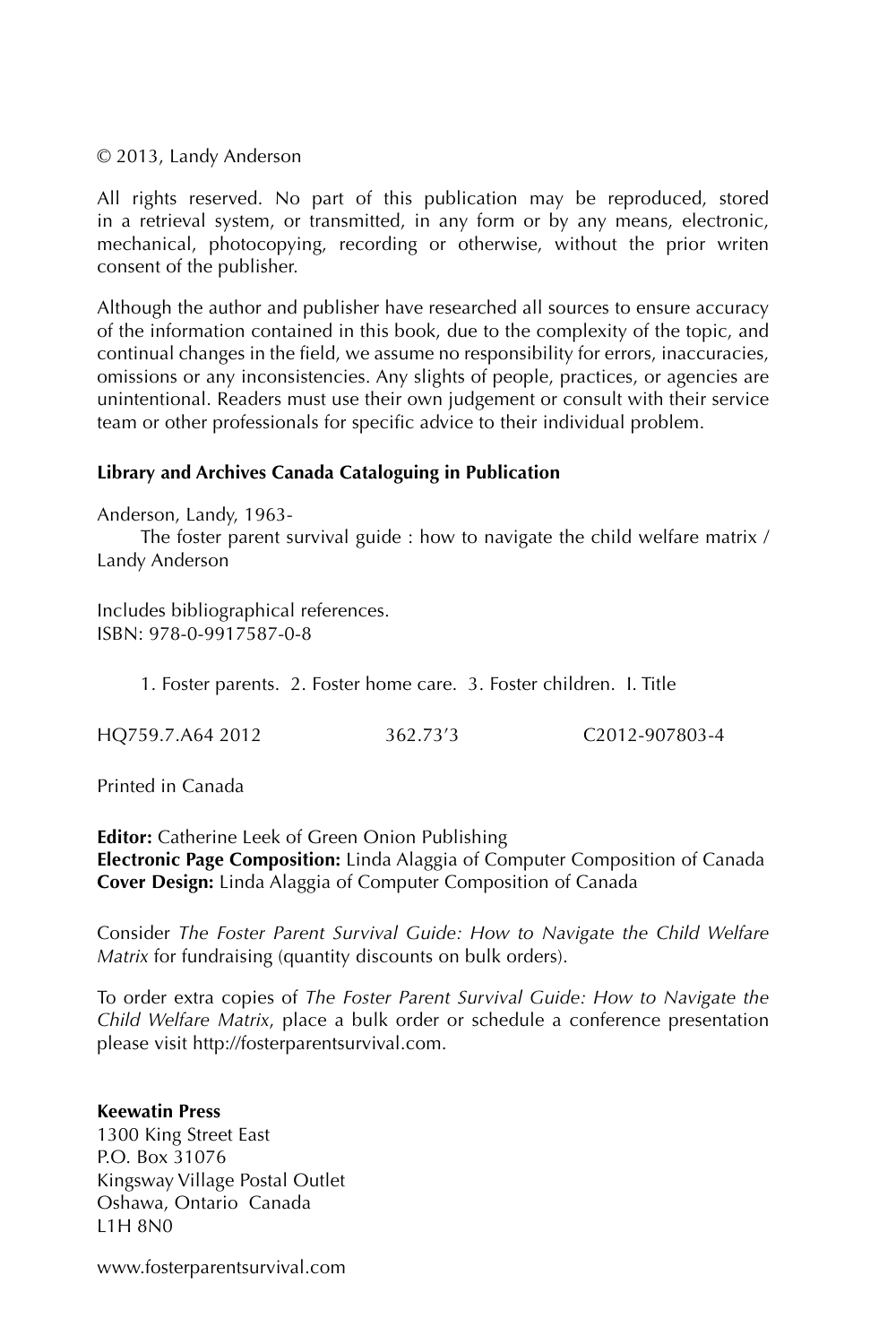To my husband John, who stood with me in tumultuous times and inspired me with his love, strength, passion and conviction. Because he is my soul mate, his influence in my life, consciously and subconsciously is manifested in this book. While these are my words; they are his too.

To Jordan, Luke and Leana, who lived through the entire fostering experience and despite all hardships endured they continued to embrace the rewards of fostering and have become greater human beings for it.

To Joshua, who always accepted the foster children and unselfishly shared his childhood with them. His kind and gentle soul helped guide the children with his own brand of wisdom.

To Quincy, the family historian, who taught us humility and, unbeknownst to himself, showed us how to accept love and experience it unconditionally. He has become our child.

To my family, Linda, Leo, Tina and Gary, who never treated the foster children any differently than my own children and accepted them as part of our family, no questions asked.

To Mark, Joe, Shondell and Tyrone, who taught me patience and forgiveness.

To Crystal, Marrianne and Tara, who continually remind me how meaningful relationships are in life.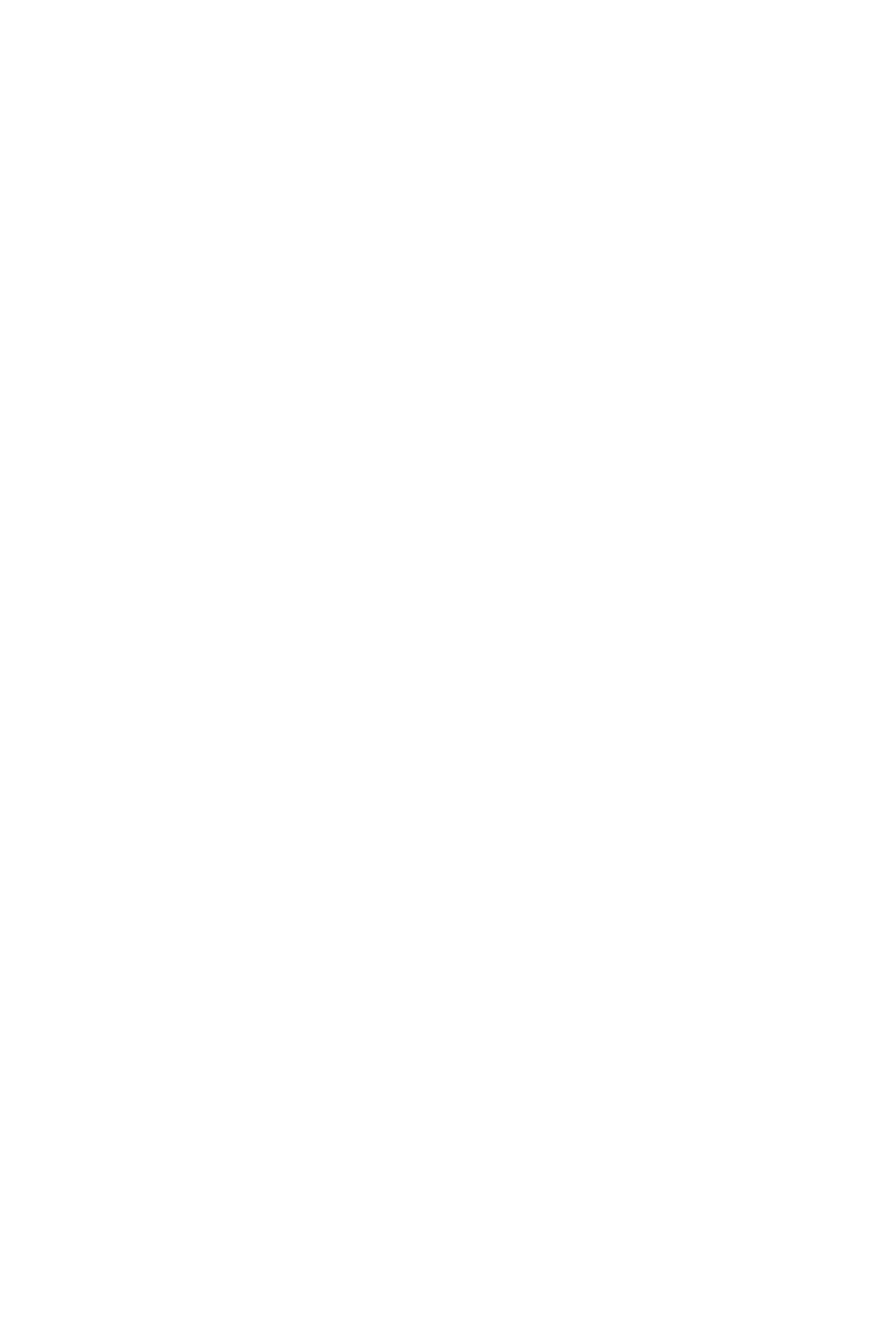# **Foreword**

## *From the Canadian Foster Family Association*

*The Foster Parent Survival Guide* is a must read book for both new and experienced foster parents. It is refreshing to have a Canadian-based guide to the Child Welfare System within our own country.

It provides insight on how others within the system view us as foster parents and explains ways in which we can develop a positive working relationship with the workers in our fostering lives.

Finally a book that "tells it like it is" with Canadian content. Wonderful, and interesting reading. The author's personal experiences throughout the book make it more down to earth and real.

Landy Anderson stresses the importance of support and networking. I too believe that this is an important part of fostering. Every foster parent should be involved with their foster parent association. It is the group that speaks for foster parents, facilitates meetings, training, support, and information around fostering.

If you are reading this, you have purchased or borrowed or have received an excellent gift. I truly hope that you learn as much as I did from reading *The Foster Parent Survival Guide*. After 25+ years one would think that one would "know it all" and this book shows that we may not. If you are new to fostering, good for you for reading this. It will help you through the child welfare matrix – something many of us did not have when we first became foster parents.

Consider joining the Canadian Foster Family Association (CFFA). Memberships are available for individuals and organizations interested in supporting the CFFA. We are the national organization that speaks as a collective voice for foster families throughout the country to enhance the quality of care provided to children. Our vision is to have Canadian foster families respected and empowered to create the best possible environment for children in care. Visit us at: www.canadianfosterfamilyassociation.ca.

> *Sheila Durnford President, Canadian Foster Family Association*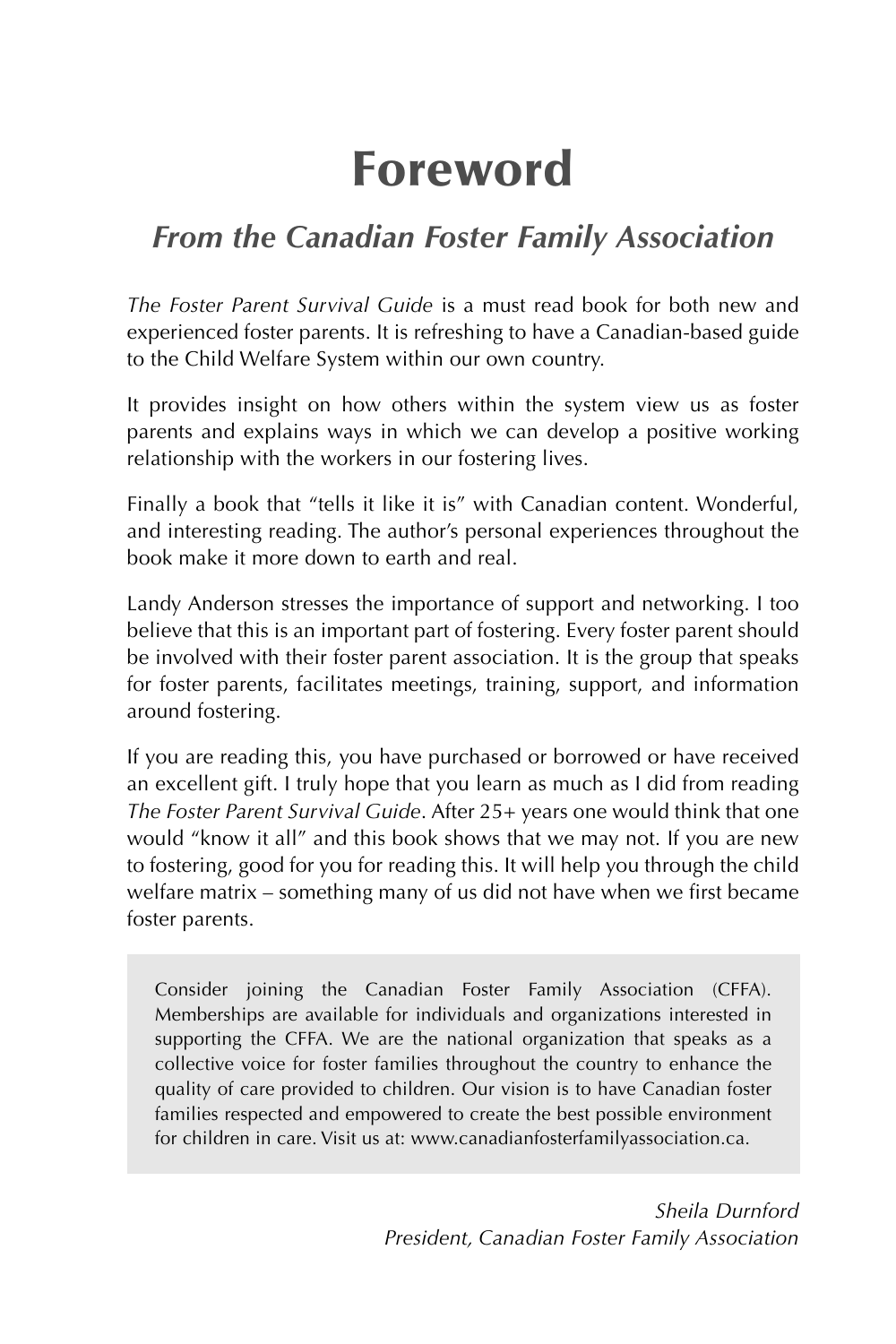## *From the Foster Parents Society of Ontario*

Landy's enlightened and practical understanding of the child welfare matrix is a must read for any individuals who choose a career in the Child Welfare System.

Landy's experience as a former foster parent in both the public and private fostering systems, adoptive parenting, kinship parenting and now as a senior manager in the Child Welfare System have given her a unique understanding of this system. She can see a point of view of fostering that few in management can realize and she can view management from a perspective that few in fostering can.

All parties in the Child Welfare System view the resource home as "a therapeutic milieu and healing home, where all the child's developmental needs will be met (social, emotional, behavioural, physical, cognitive and cultural)" (page 111). Landy's candid revelations about her own life experiences and later reflections highlight some "difficult truths" that most resource parents tend to avoid.

- Importance of understanding the Children Aid Society's mandate based on the Child and Family Services Act
- Fostering as a career and the long-term implications
- The unequal power relationship between the agency and resource parents
- Legislation and resulting impact on fostering
- Public scrutiny of resource parents
- Self-awareness
- Cultural implications
- Understanding the "nuances of fostering"
- Risk management
- Skills/training/professional development
- Resource parents' challenges with the child welfare perspective vs. mental health perspective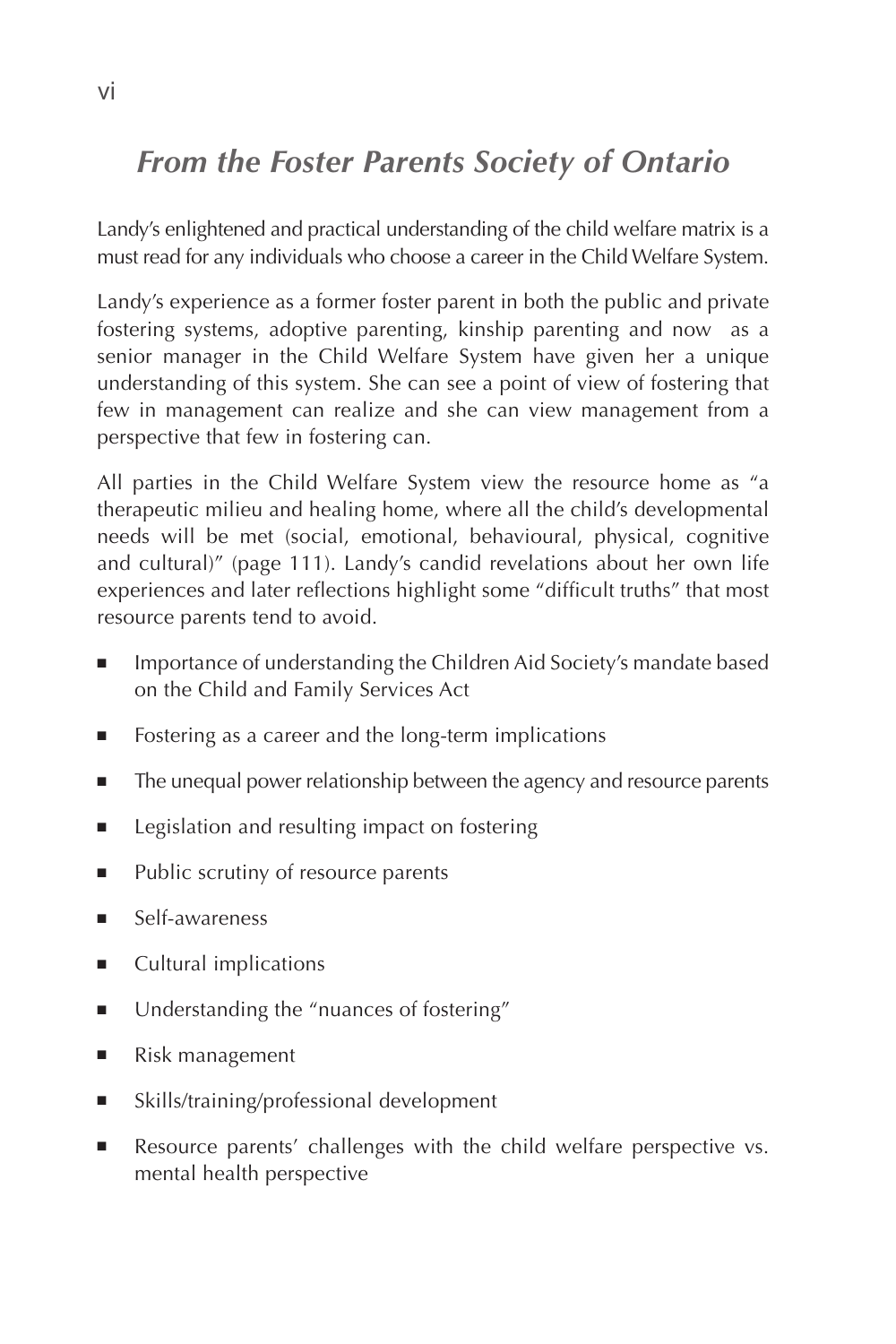Investigations and the legal ramifications to the family (no amount of training can prepare a family for the potential devastation and stress), etc.

*The Foster Parent Survival Guide*, although written in Ontario, contains valuable information that highlights the fact that, although child welfare legislation may differ depending on where you live, the epiphanies that you will realize after reading this book know no boundaries. The concepts and ideas in this book reveal the human experience of fostering that will not be different no matter which country you live in despite variations in child welfare legislation.

I would recommend that *The Foster Parent Survival Guide* should be read and kept as a resource tool for all foster parents. It should also be a mandatory teaching tool for all of those involved in the Child Welfare System for a true understanding of the life of a foster parent.

Landy, congratulations. You have outdone yourself.

*Cecile Brookes President, Foster Parents Society of Ontario*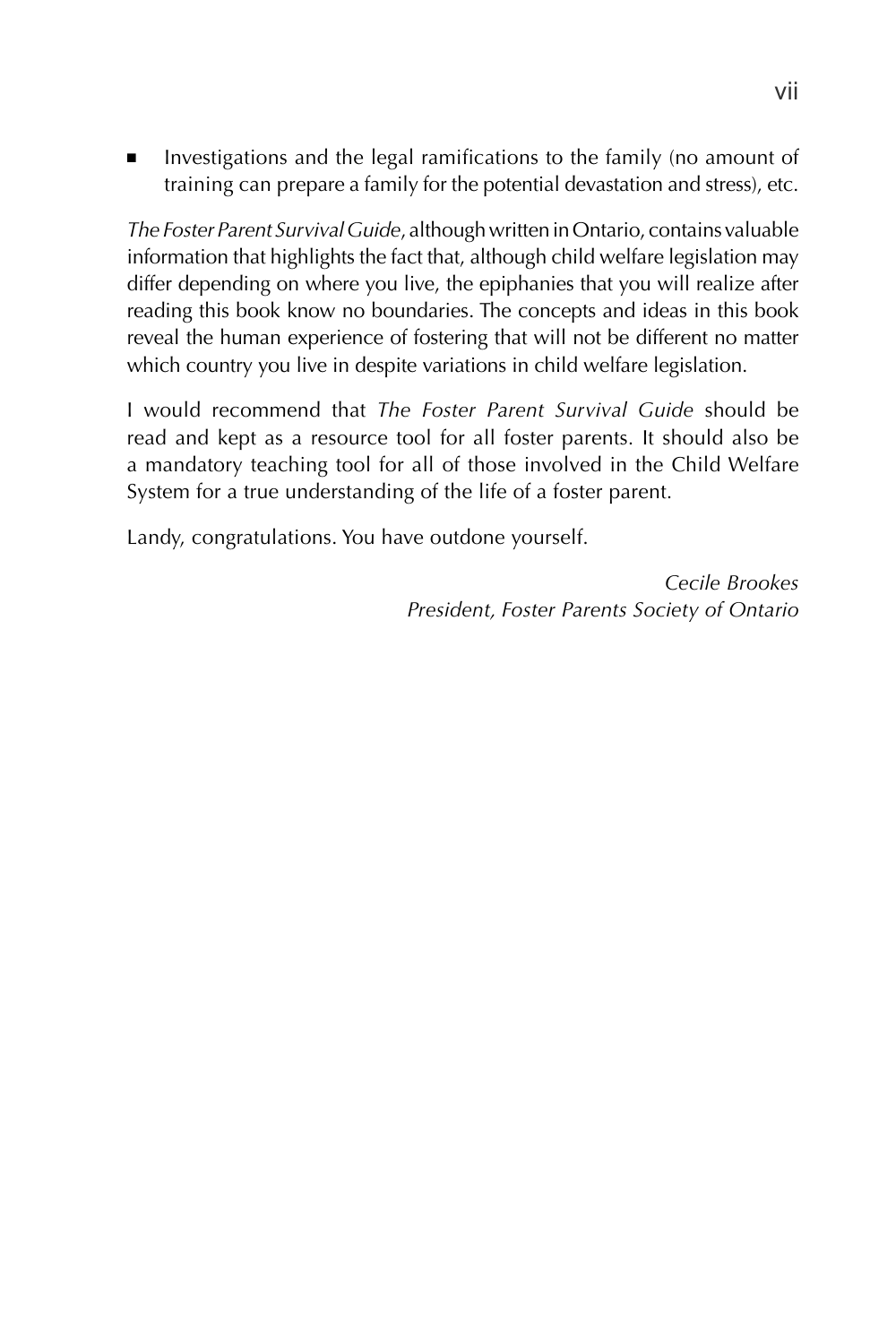## *From the York Region Foster Parent Association*

*The Foster Parent Survival Guide* is by far the best book that I have read regarding fostering. Anyone who is a foster parent or works in child welfare should read this book. Each chapter has many great facts and pointers and helpful tips when it comes to fostering. This book as a whole, or even chapter by chapter, could easily be used as a great training guide. The knowledge in this book is amazing and informative. I was sorry when I turned the last page because I could have kept reading on and on!

I would recommend *The Foster Parent Survival Guide* to all foster parents new and old, workers, supervisors, executive directors, mentors and anyone else involved in child welfare. It's a must read when it comes to working with children and families. This book is a great read and it's easy to understand. Many, if not most, foster parents can relate to almost every chapter. In addition, many experiences expressed in *The Foster Parent Survival Guide*  are ones that we all have been through. I have taken away something valuable from each chapter. It's a reading experience I'll never forget.

Thank you so much Landy Anderson for writing what we all feel and go through each and every day in fostering, and being part of such a diverse lifestyle and career. I enjoyed this book from cover to cover – thank you very much for allowing me to be a part of this incredible experience.

> *Nancy Barry President, York Region Foster Parent Association*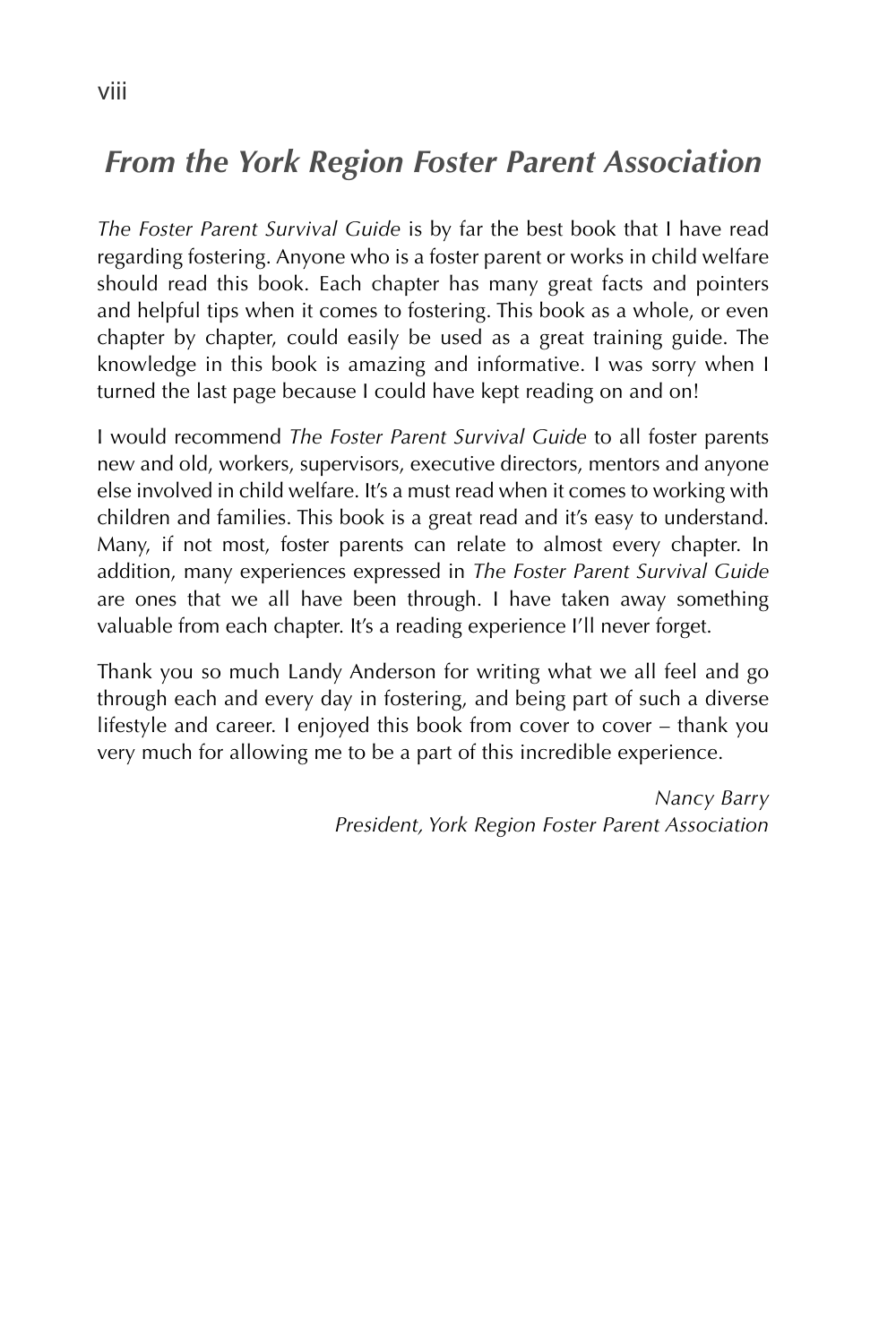# **Author Biography**

Landy Anderson is a former Foster Care Supervisor with 27 years experience in child welfare. She has worked as a child protection worker, supervisor, and manager in several Children's Aid Societies in Ontario for various departments, such as Intake, After Hours, Family Services, Placement, Kinship Care, Community Services, Customary Care, Foster Care and Adoption. Landy is a former Treatment Foster Parent and Licensed Group Home Operator. She has supervised staff operated group homes and foster care departments for various child welfare agencies in the greater Toronto area including an Aboriginal Children's Aid Society. Landy also teaches part time at her local community college.

Remarkably, Landy has been a foster parent to over 100 teenagers spanning a decade, where some teenagers stayed for days and others well into adulthood.

Landy's Aboriginal husband, John, has been a great support in sharing his experience with her as a child who survived Canada's Sixties Scoop. He provides incredible insight into the lived experience of what it was like living as a foster child under the rippling effects of inter-generational trauma of residential schools. He offers powerful and practical knowledge that can only be derived from being an Aboriginal child in care.

Landy's unique experience as a foster parent, child protection worker and supervisor contribute to her expertise and candid perspective in the delivery of quality foster care services. To this end, she is a strong advocate for foster parent rights and their inclusion as equal members of the service team. She is a dynamic speaker and has developed and delivered training in critical issues such as Behaviour Management, Investigations in Foster Homes, Foster Parent Advocacy, Customary Care, Placement Stability, Aboriginal Child Welfare and a Foster Parent's Role in Permanency Planning for Aboriginal Children.

Landy's training is attended by child welfare staff, clinicians, community service providers and foster parents across Ontario at conferences held by local Children's Aid Societies, the Foster Parents Society of Ontario, the Ontario Association of Children's Aid Societies and the Canadian Foster Family Association. She currently lives in southern Ontario where she continues to preserve relationships with her former foster children with some connections lasting over 20 years.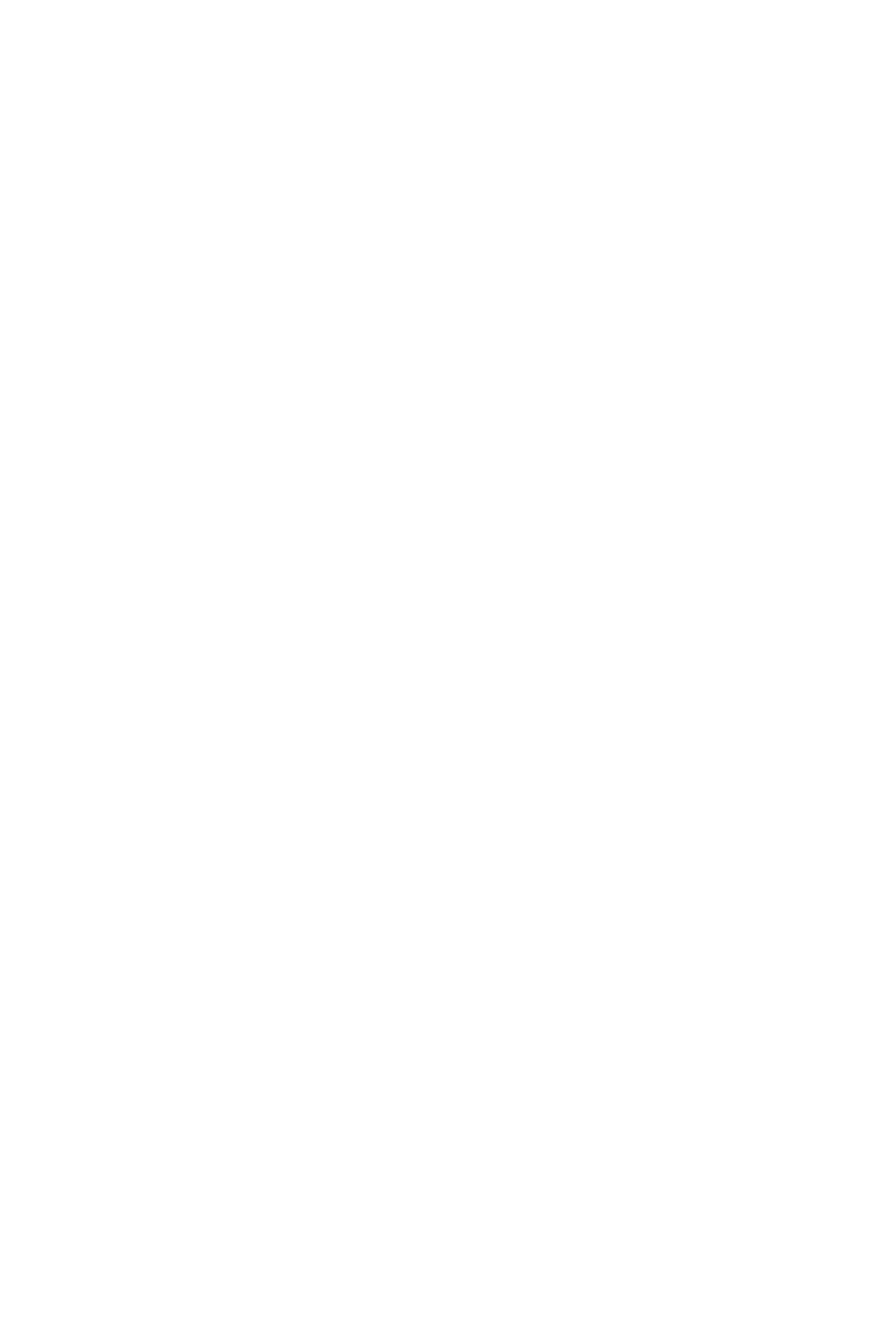# **Acknowledgements**

I am eternally grateful to the fostering communities and my colleagues who helped me nurture and develop my leadership skills – Children's Aid Society of Toronto, York Region Children's Aid Society and Native Child and Family Services of Toronto. It was a privilege to work and foster in these communities where my richest learning took place, now transformed into this book.

A special note of thanks goes out to my Peer Review Team who were busy with families and careers, and yet these dedicated individuals took the time to support and guide me during the last leg of my book. Their feedback shaped the final outcome and their contributions will reverberate in our Canadian fostering community for years to come. I am proud to be your friend and colleague. Heartfelt thanks to: Nancy Barry, Cecile Brookes, Sheila Durnford, Lori-May Gardner, Teri Johnstone, Erin Moe, Ann Marie Russell, Janet Seow and Janet Stonefish.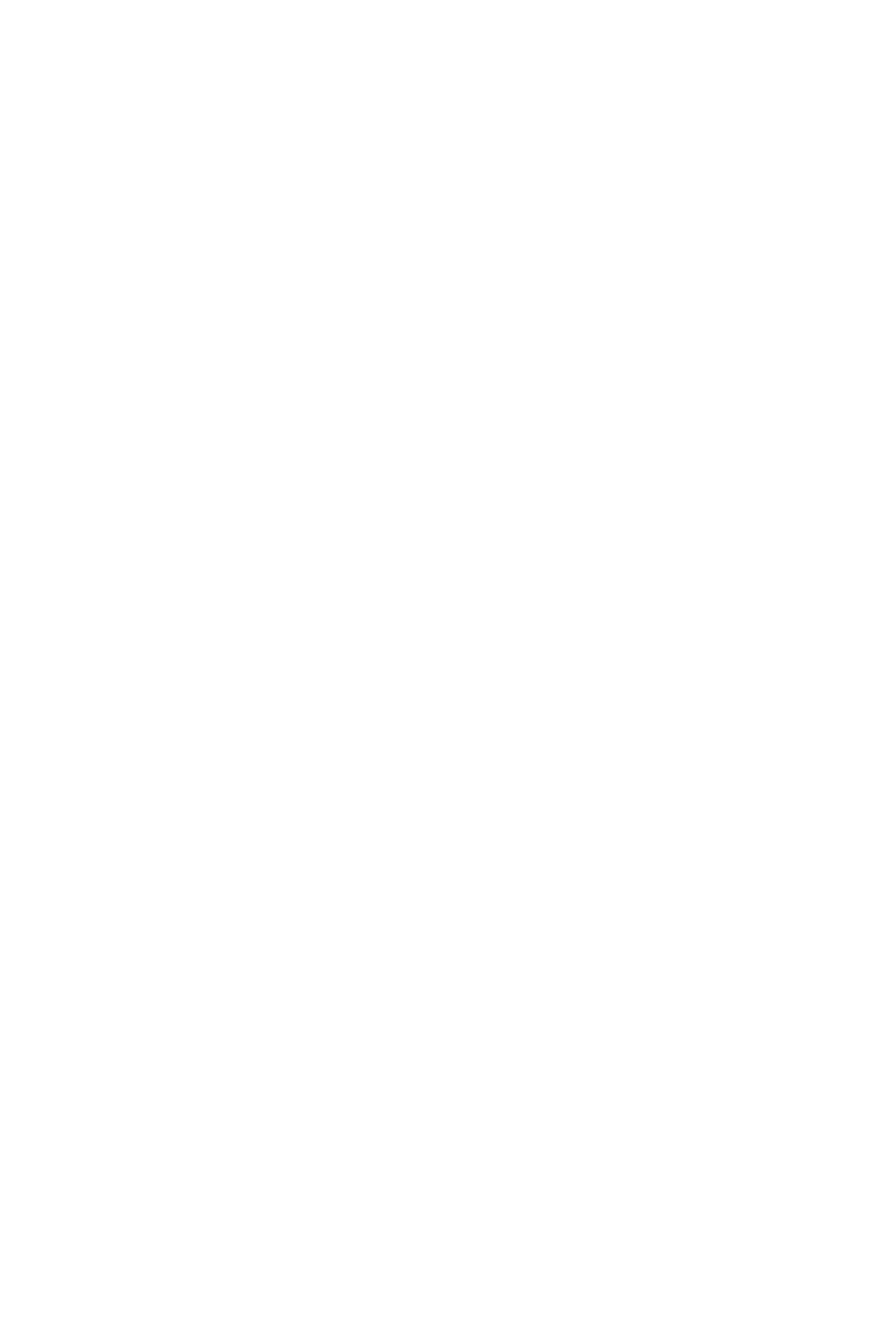# **Preface**

Foster parents open their hearts and homes to abused and neglected children who are in need of protection. The best intentions and altruistic desires motivate them to apply to become foster parents.

Once an individual steps inside the child welfare matrix, they are mesmerized, overwhelmed, traumatized and privileged to be a part of what is perceived by some to be the most important work in our society … protecting the community's most vulnerable members. A foster parent's heroic efforts to help those in need can be met with admiration and scepticism. They are constantly scrutinized by the families, communities and Children's Aid Societies (CAS) that they serve. Expectations for foster parents are higher than an average parent in the community, hence the spotlight shining upon them. Not only do they live in fish bowls, but to worsen matters, on rare occasions foster parents are targeted with false allegations from the foster children, their biological families and others in the community.

Given the complexity of the work, stress and frustration of being a member of a complex system where the foster parent has the most hours of investment, the greatest degree of risk and the least amount of control, it is essential that foster parents are confident, qualified and have a clear understanding of their roles and responsibilities in the child welfare matrix in order to survive. The Foster Parent Survival Guide will:

- Build foster parent competency;
- Enhance and empower foster parents to work with increased confidence, independence and professionalism;
- Provide a straightforward account of the child welfare matrix leading to a healthier understanding of foster parents' roles, rights and responsibilities;
- Inspire foster parents to become leaders in their service teams and their fostering communities;
- Help foster parents become a preferred placement option;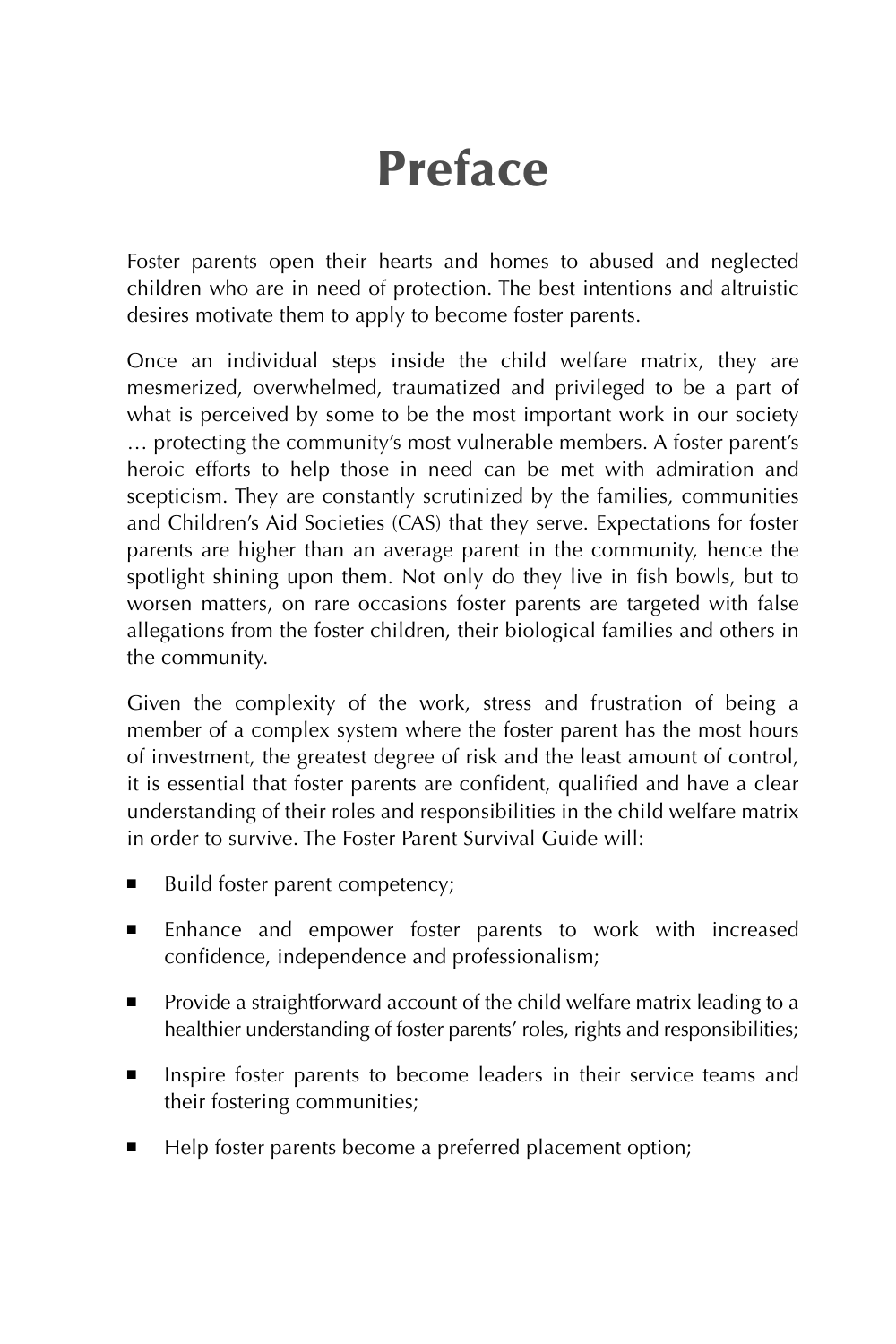- Help foster parents balance the foster children's needs while meeting the needs of their own children; and
- Help staff understand the reality of fostering.

This book provides a truthful account of the relationship between foster parents, their agency and the CAS, leading to a clear sense of purpose and increased foster parent satisfaction. If a foster parent is treated as a valued member of their agency and they are well trained and supported, these satisfied foster parents will act as emissaries for their agency and attract other community members to apply to become foster parents as evidenced by an Ontario study that deemed, "Foster families are the best ambassadors for fostering: they are instrumental in the recruitment of the next generation of foster carers" (Leschied et al., 2004, p 7).

Apart from the benefits of building a strong and healthy fostering community, the ultimate goal of The Foster Parent Survival Guide is to help foster parents build confidence and develop the foster parenting skills and expertise needed to achieve better outcomes for their foster children and their own families.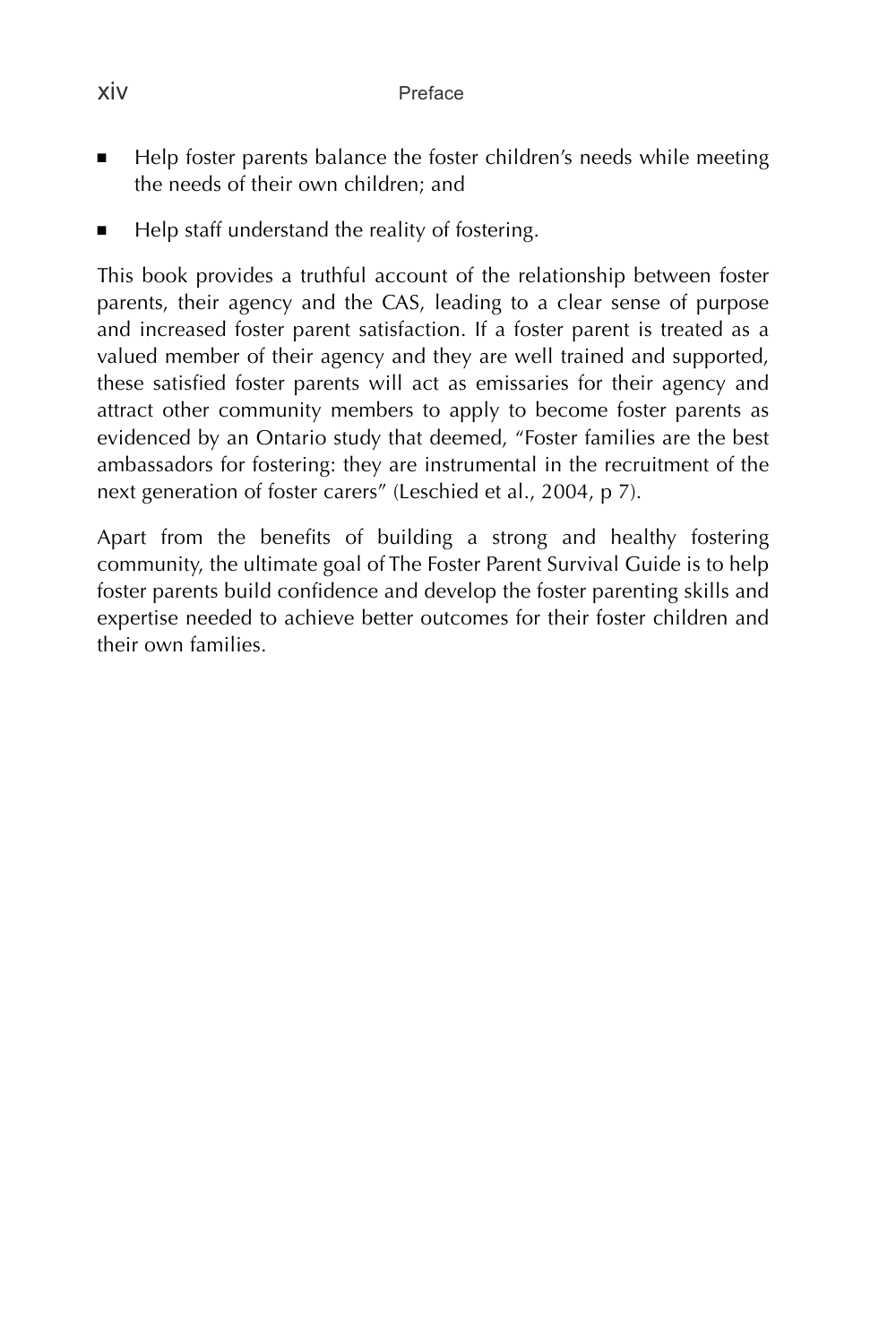# **Table of Contents**

#### **THE BIG PICTURE**

| Chapter 4: Under a Spotlight and in the Public Eye |  |
|----------------------------------------------------|--|

#### **THE FOSTERING EXPERIENCE**

| Chapter 8: Choosing Family Over Foster Family 157 |  |
|---------------------------------------------------|--|

#### **PROFESSIONALIZATION OF FOSTER CARE**

| Chapter 9: The Career Foster Parent  183                          |  |
|-------------------------------------------------------------------|--|
| Chapter 10: The Love Match  Secrets to Placement Preservation 217 |  |
| Chapter 11: I Am a Proud Canadian  Our Cultural Context 237       |  |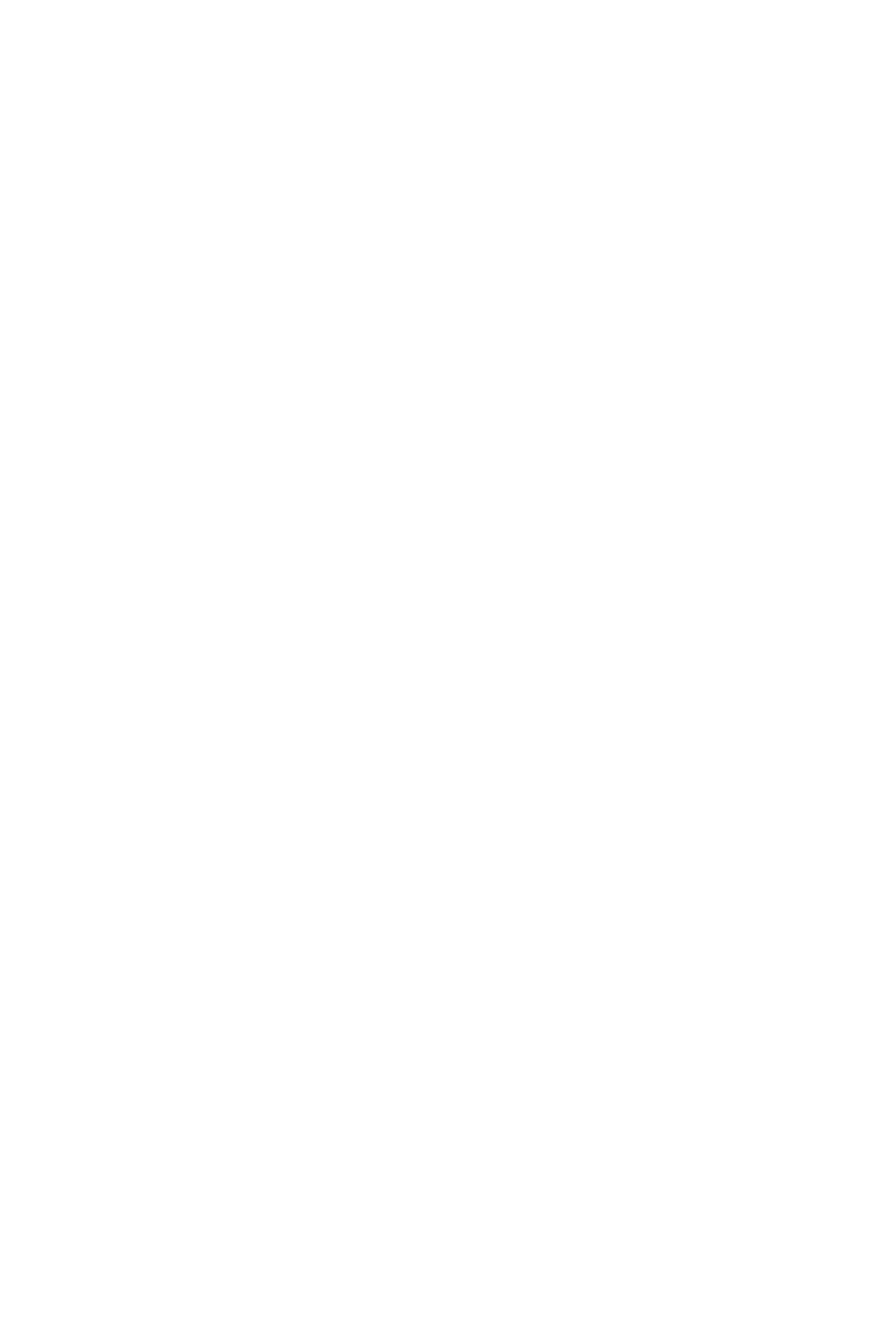# **Detailed Table of Contents**

#### **THE BIG PICTURE**

| Figure 1.1: Overrepresentation of Aboriginal Children in Care 8 |
|-----------------------------------------------------------------|
| Historical Relationship with Child Welfare 8                    |
|                                                                 |
|                                                                 |
|                                                                 |
|                                                                 |
|                                                                 |
|                                                                 |
|                                                                 |
| Figure 1.2: Child Welfare Governing Legislation. 16             |
| Voluntary Relinquishment of Parental Rights. 21                 |
|                                                                 |
| Figure 1.3: Plan and Status Interconnected 21                   |
|                                                                 |
|                                                                 |
|                                                                 |
|                                                                 |
|                                                                 |
|                                                                 |
|                                                                 |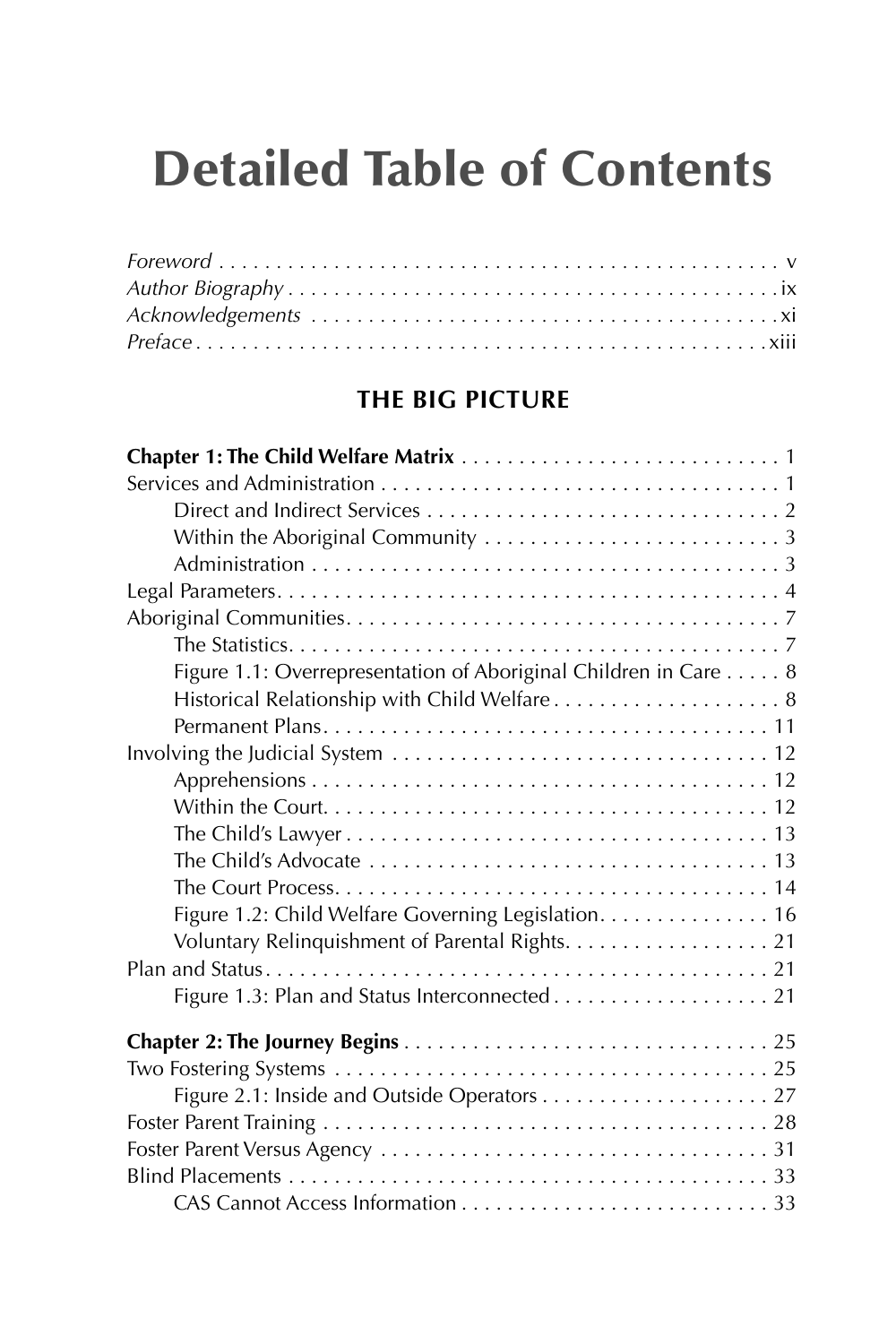| CAS Did Not Properly Communicate Information. 34      |
|-------------------------------------------------------|
|                                                       |
|                                                       |
|                                                       |
|                                                       |
|                                                       |
|                                                       |
|                                                       |
|                                                       |
|                                                       |
|                                                       |
| Beyond the Age of Majority  48                        |
|                                                       |
|                                                       |
|                                                       |
|                                                       |
| Chapter 4: Under a Spotlight and in the Public Eye 55 |
|                                                       |
|                                                       |
|                                                       |
|                                                       |
|                                                       |
|                                                       |
|                                                       |
|                                                       |
|                                                       |
|                                                       |
|                                                       |
|                                                       |
|                                                       |

#### **THE FOSTERING EXPERIENCE**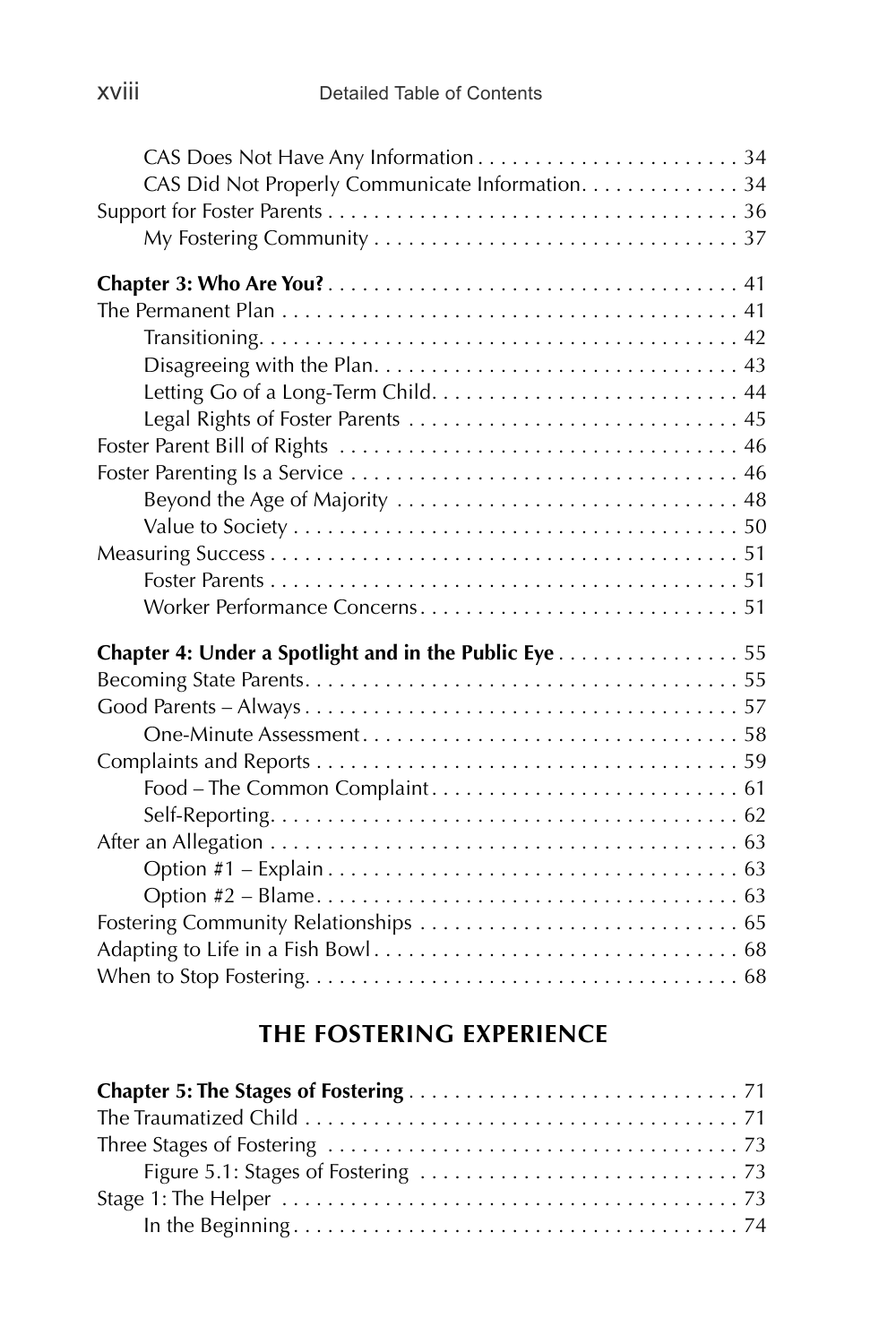| Be Careful What You Wish For  84                               |  |
|----------------------------------------------------------------|--|
|                                                                |  |
|                                                                |  |
|                                                                |  |
| Figure 6.1: Performance as a Factor of Experience  88          |  |
|                                                                |  |
|                                                                |  |
|                                                                |  |
| Figure 6.2: Relationship Between Conflict and Child Welfare 93 |  |
|                                                                |  |
|                                                                |  |
|                                                                |  |
|                                                                |  |
|                                                                |  |
|                                                                |  |
|                                                                |  |
|                                                                |  |
|                                                                |  |
|                                                                |  |
| Use the Fostering Community for Support  107                   |  |
| Stay Close to Your Foster Parent Association 107               |  |
|                                                                |  |
|                                                                |  |
|                                                                |  |
|                                                                |  |
|                                                                |  |
|                                                                |  |
|                                                                |  |
| Understand the Difference Between Venting and Issues 110       |  |
|                                                                |  |
|                                                                |  |
| Reduce the Risk of Allegations in Your Foster Home 114         |  |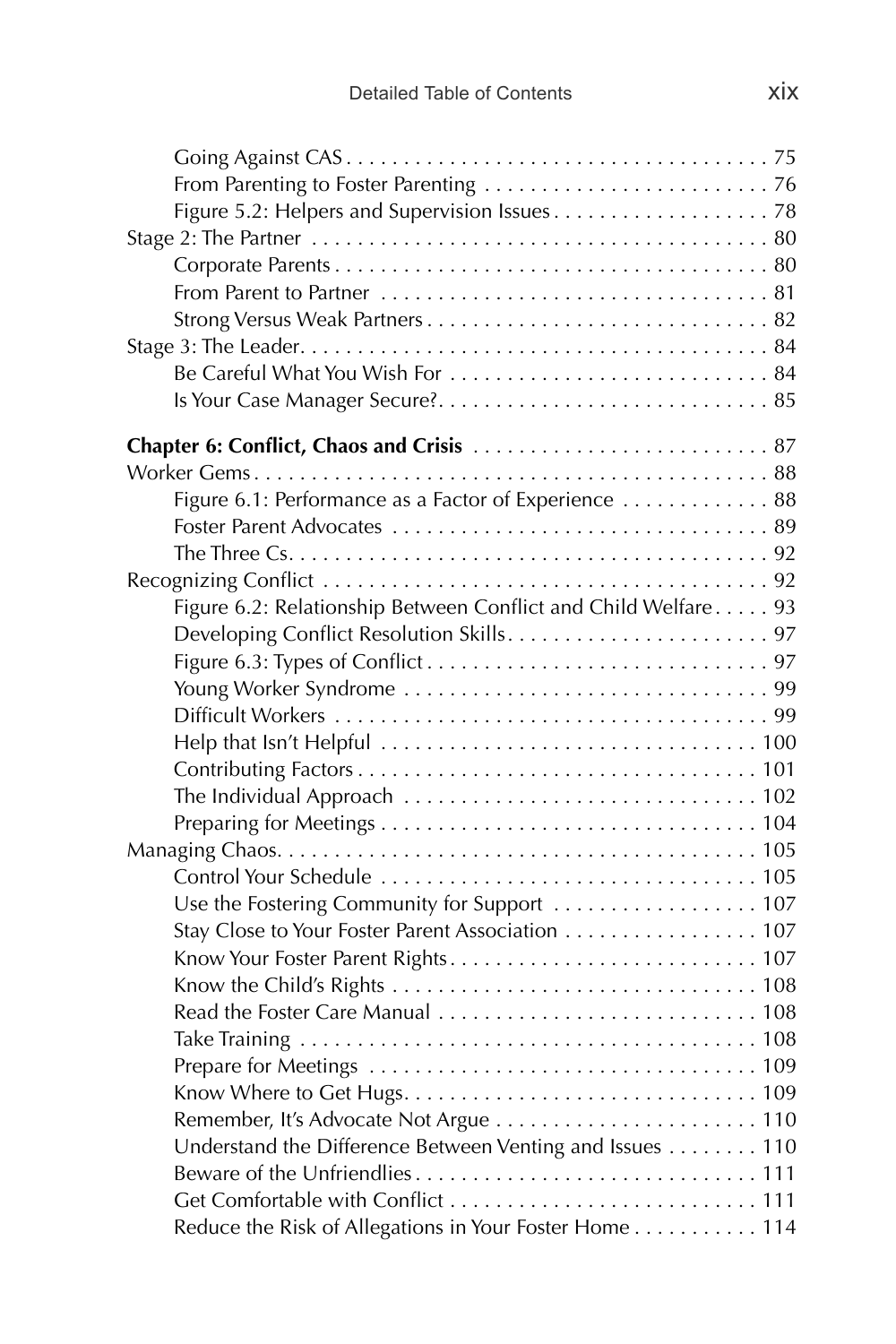| Figure 7.2: Retention of Foster Families  139                     |
|-------------------------------------------------------------------|
|                                                                   |
|                                                                   |
| Strategies to Deal with Biological Families 151                   |
|                                                                   |
| Chapter 8: Choosing Family Over Foster Family. 157                |
|                                                                   |
|                                                                   |
| Jordan's Perspective (Age 22) - Exposed from Age 3 Months         |
|                                                                   |
| Luke's Perspective (Age 21) - Exposed from Age 0 to 11 Years. 161 |
| Leana's Perspective (Age 19) - Exposed from Age 0 to 9 Years. 162 |
|                                                                   |
| Mitigating the Effects of Foster Care on Biological Children 166  |
|                                                                   |
| Never Let your Own Children Share their Bedroom With a            |
|                                                                   |
| Don't be Afraid to Take Pictures of your Own Family 168           |
|                                                                   |
|                                                                   |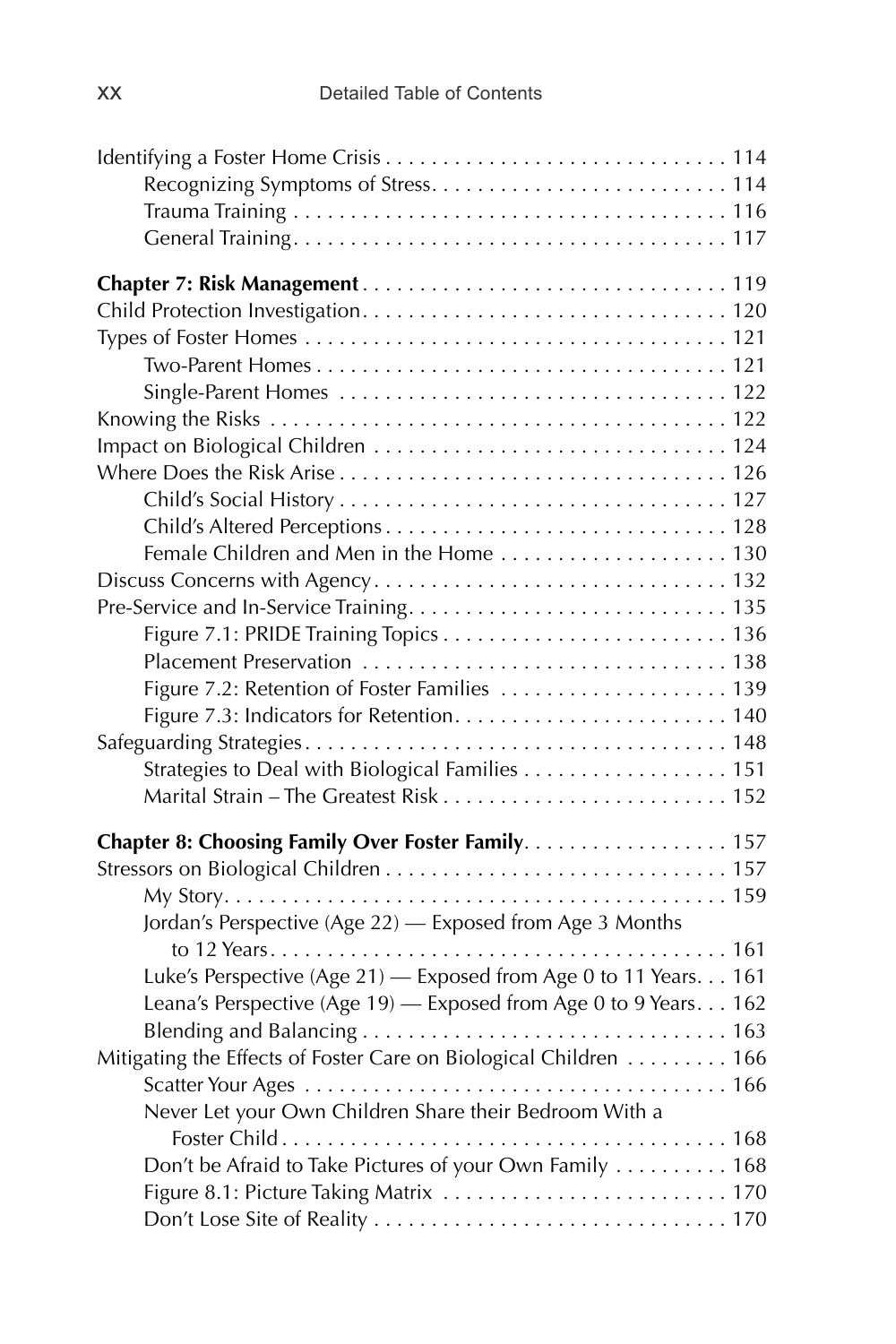| Take Vacations With and Without Your Foster Kids 171 |  |
|------------------------------------------------------|--|
|                                                      |  |
|                                                      |  |
|                                                      |  |

#### **PROFESSIONALIZATION OF FOSTER CARE**

| Qualities of a Career Foster Parent (Checklist). 185              |
|-------------------------------------------------------------------|
|                                                                   |
|                                                                   |
|                                                                   |
|                                                                   |
|                                                                   |
|                                                                   |
|                                                                   |
|                                                                   |
|                                                                   |
|                                                                   |
| Understanding the Agency's Perspective 198                        |
|                                                                   |
|                                                                   |
| Figure 9.1: Solutions for Turning Around Negative Opinions. 205   |
| Chapter 10: The Love Match  Secrets to Placement Preservation 217 |
|                                                                   |
|                                                                   |
|                                                                   |
|                                                                   |
|                                                                   |
|                                                                   |
|                                                                   |
| Clinical Significance of the Love Match 227                       |
|                                                                   |
| Figure 10.1: What Does Good Foster Care Look Like?  231           |
|                                                                   |
| Figure 10.2: Outcomes for Foster-Friendly Agencies 233            |
|                                                                   |
|                                                                   |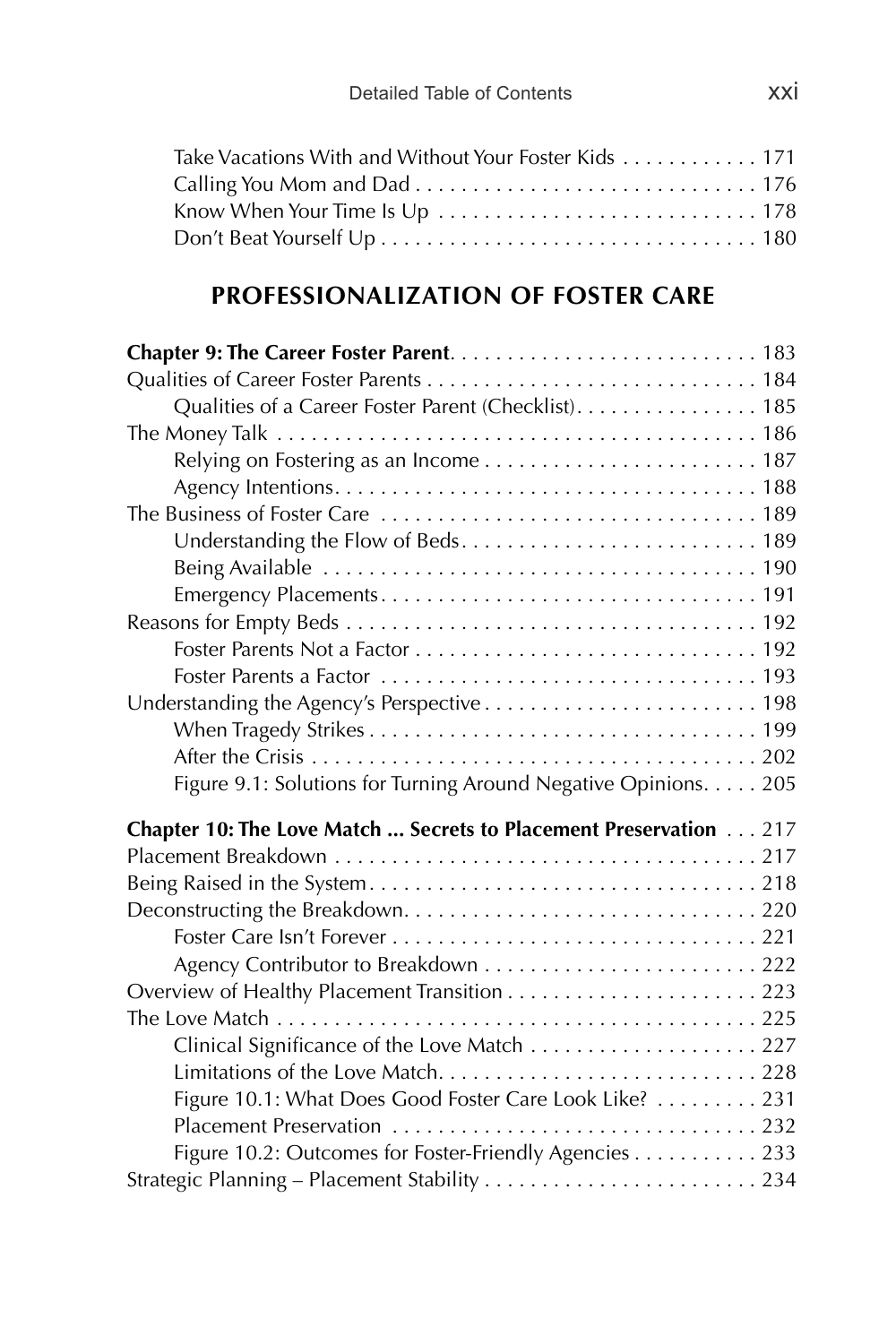| Chapter 11: I Am a Proud Canadian  Our Cultural Context 237      |
|------------------------------------------------------------------|
| Meeting the Child's Cross-Cultural Needs238                      |
|                                                                  |
|                                                                  |
| Figure 11.1: Mastery of Culture  242                             |
| Speech by Her Excellency The Right Honourable Michaëlle Jean 244 |
|                                                                  |
|                                                                  |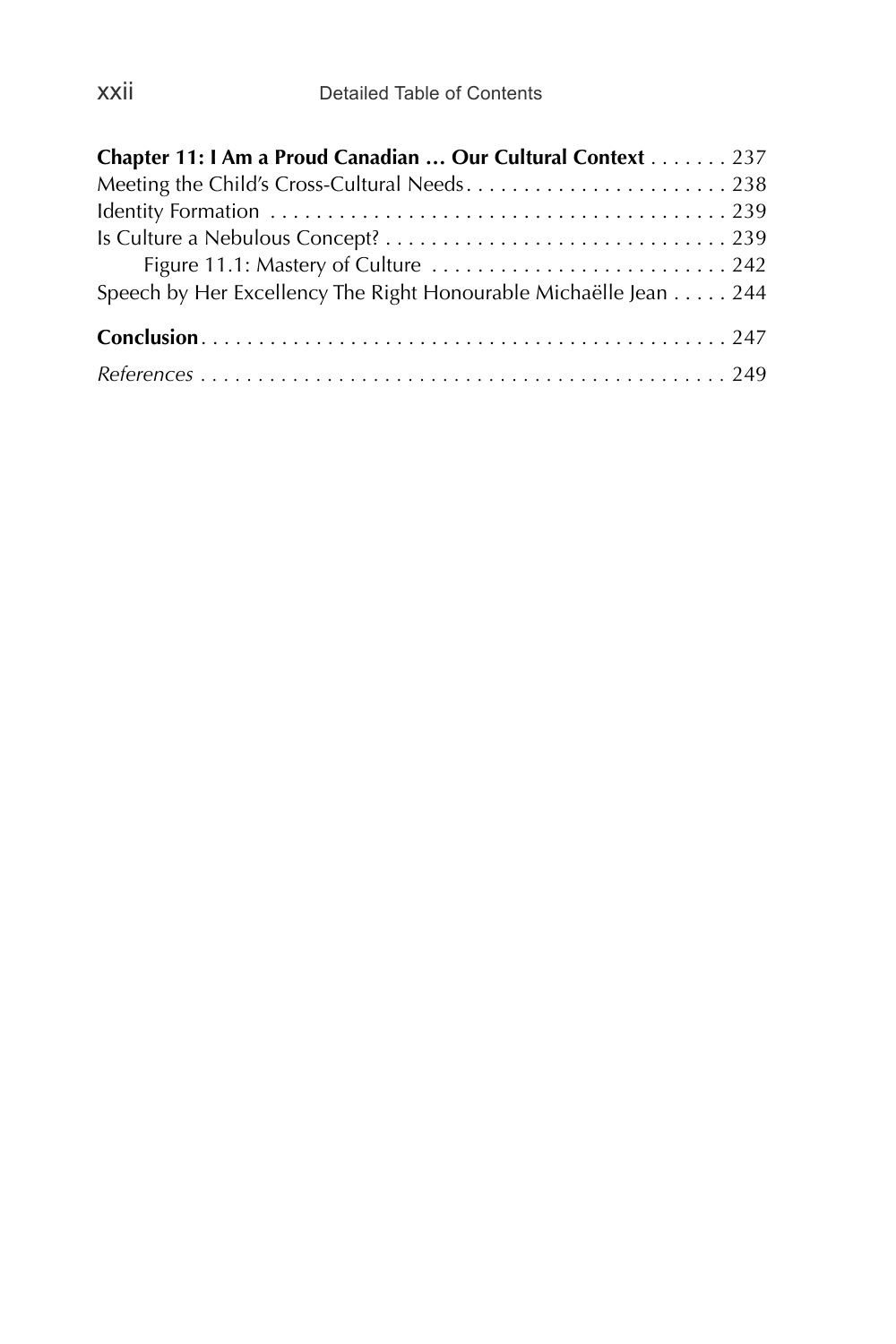# 1

# **The Child Welfare Matrix**

The child welfare matrix is a complex system designed to protect and care for children using multiple intervention methods and services with a lexicon of legal terms and references that are unfamiliar to the general public. Child protection services range from unintrusive measures, such as referring families to community services and supporting families in the home, to the most invasive measure of removing children from their parents due to safety concerns. More often than not, the removal is temporary and typically children are returned to their families. When children can't go home they are raised as state wards, adopted or placed with other family or community members.

In Canada, there are approximately 35,000 foster homes (Canadian Foster Family Association, 2009) and about 76,000 children and youth in care (Child Welfare League of Canada, 2008). In fact, foster parents represent the largest group of service providers in Canadian child welfare (Brown, 2010). Given that foster parents are an integral part of child welfare, it's crucial for them to understand what child welfare actually is.

## **Services and Administration**

Some child welfare agencies offer a full range of community services, such as children's mental health services, assessments, counselling, day care, community kitchen, addiction supports and counselling, marital counselling, domestic violence services, women's and men's transition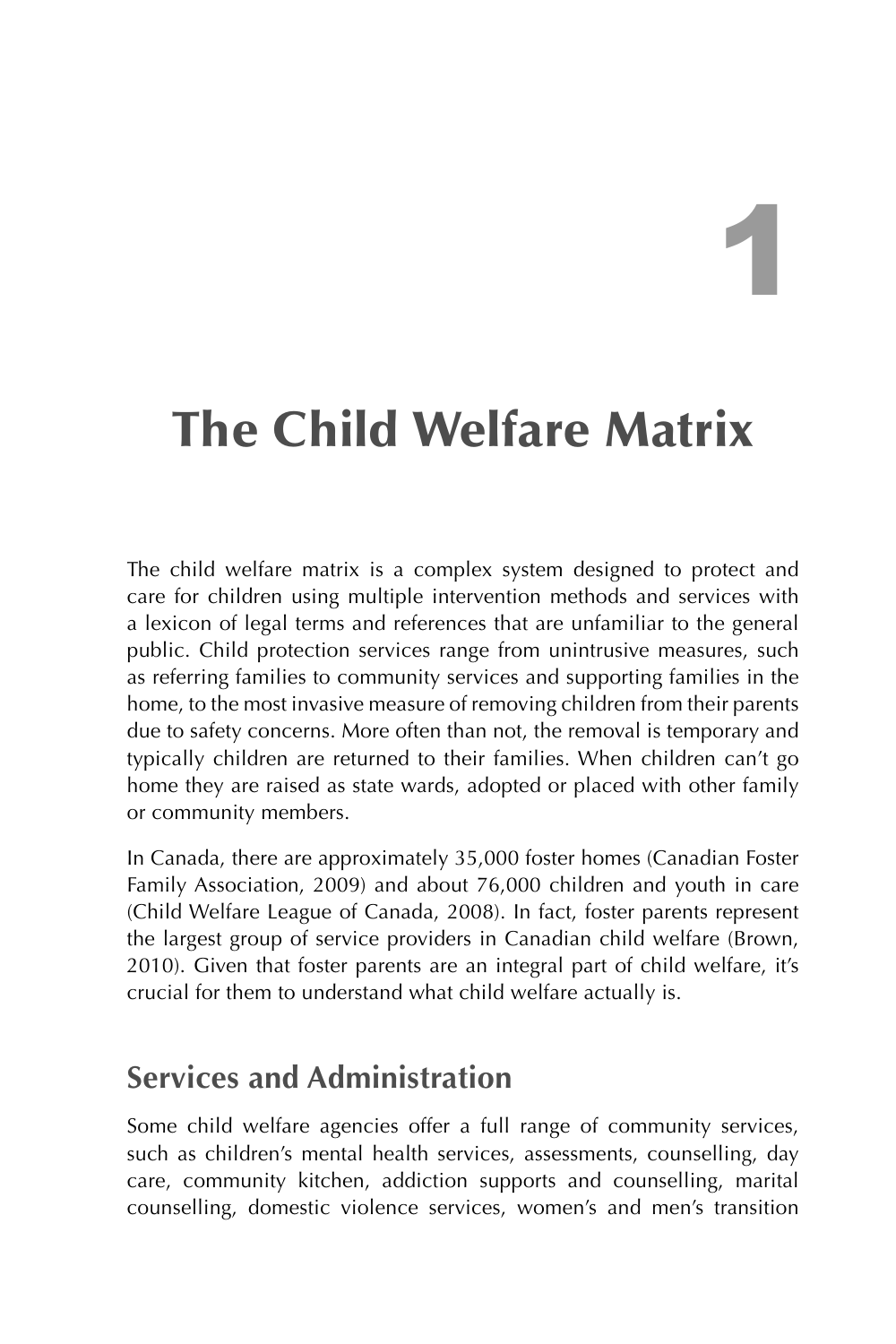housing (shelters), children and parent groups, employment services, drop-ins, youth services, educational, recreational, cultural events, etc. Generally, child welfare is geared to the child protection function (including raising children in care) and relies on local community services to treat the family issues that interfere with healthy parenting and functioning.

#### **Direct and Indirect Services**

The child welfare matrix is an assembly of services and stakeholders intended to keep children safe and healthy by strengthening families and communities. There are both direct and indirect services.

The direct services include the following:

- child protection services
- child welfare court
- provincial legislation
- provincial advocate
- ministry governance
- adoption
- foster care (kinship and customary)
- staff operated group care
- residential treatment facilities (mental health)
- secure treatment
- crisis facilities
- foster parent associations and networks
- youth in-care networks
- internal and external complaint systems

And the indirect services are the following:

- children's mental health system
- health care system
- education system
- police system
- youth justice system
- criminal justice system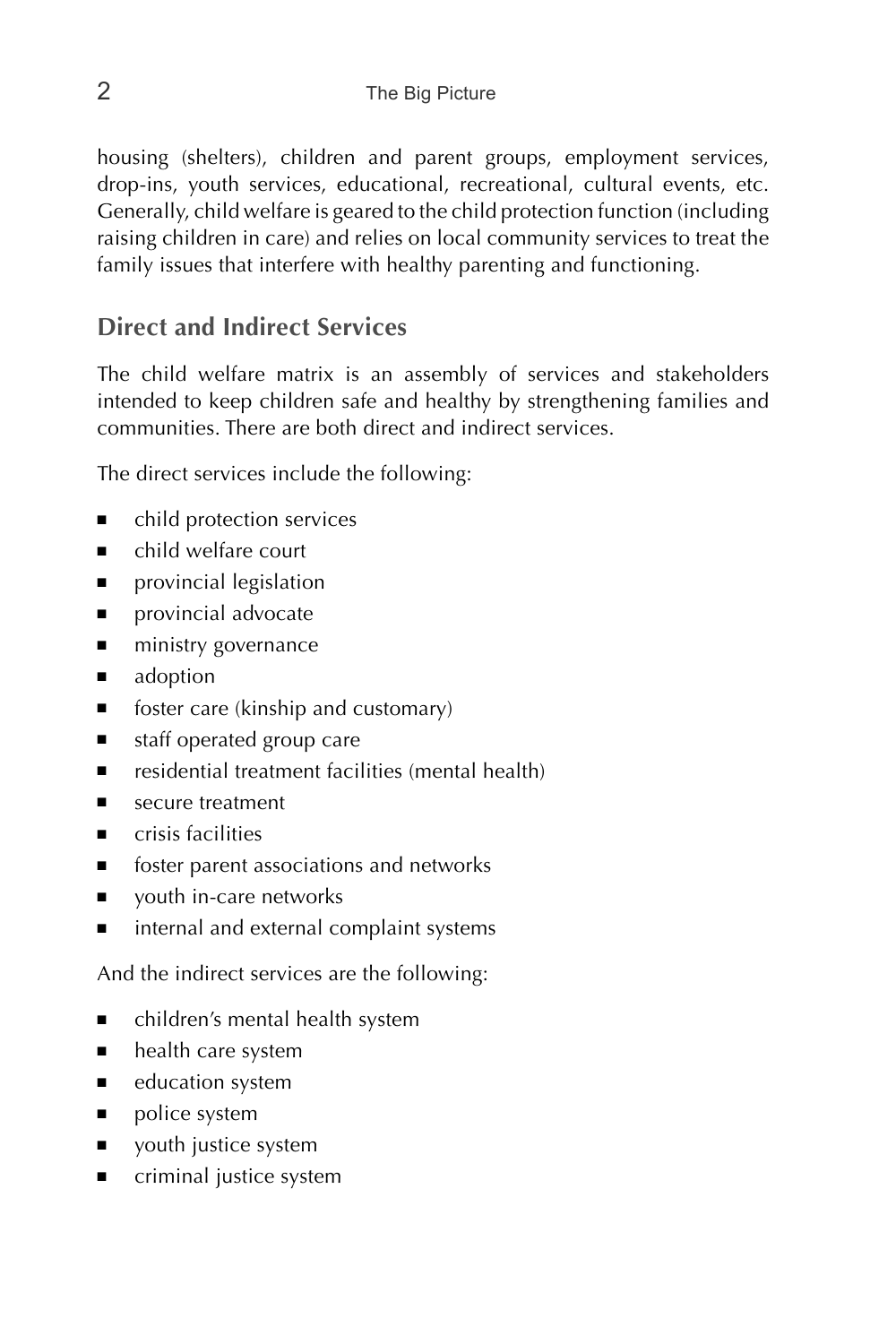- community services to the child and/or family: substance abuse, domestic violence, parenting, sexual abuse, trauma, victim support, etc.
- community watch dog organizations
- religious, spiritual or cultural services

#### **Within the Aboriginal Community**

In order to fully define child welfare in Canada, it's important to identify how child welfare applies to the Aboriginal community. In Canada, provincial/territorial child welfare laws apply on and off Indian Reserves. The provincial/territorial government funds child welfare *off reserve* while the federal government funds it *on reserve*. Whether the government provides the service themselves, funds the service (transfer payment) or audits the service, they are ultimately accountable (morally, legally, financially) for the protection of children in their jurisdiction, even when the task is delegated to another agency.

Reserves are lands set aside for the exclusive use of registered or status Indians (Aboriginal people registered under the Indian Act) and only status Indians can 'own' land on a reserve, but not all Indian bands have reserves. Many communities prefer the term First Nation rather than Band in self-reference, however Band is the term used by the federal government to describe 'a body of Indians' in a community, residing on one or more reserves. (*The Canadian Encyclopaedia*, 2011).

#### **Administration**

Canadian child welfare is administered through five organizations.

- 1. Provincial government or "Ministry"
- 2. Designated authorities
- 3. Designated agencies
- 4. First Nation Designated Agency (FNDA)
- 5. Local child protection services known as Children's Aid Societies (CAS)

Each jurisdiction has local child welfare duties that are mandated by their province, territory or First Nation laws and protocols. The primary objective is to protect children from harm or risk of harm by determining if the child can safely live at home. From herein, all child welfare agencies will be referred to as "CAS."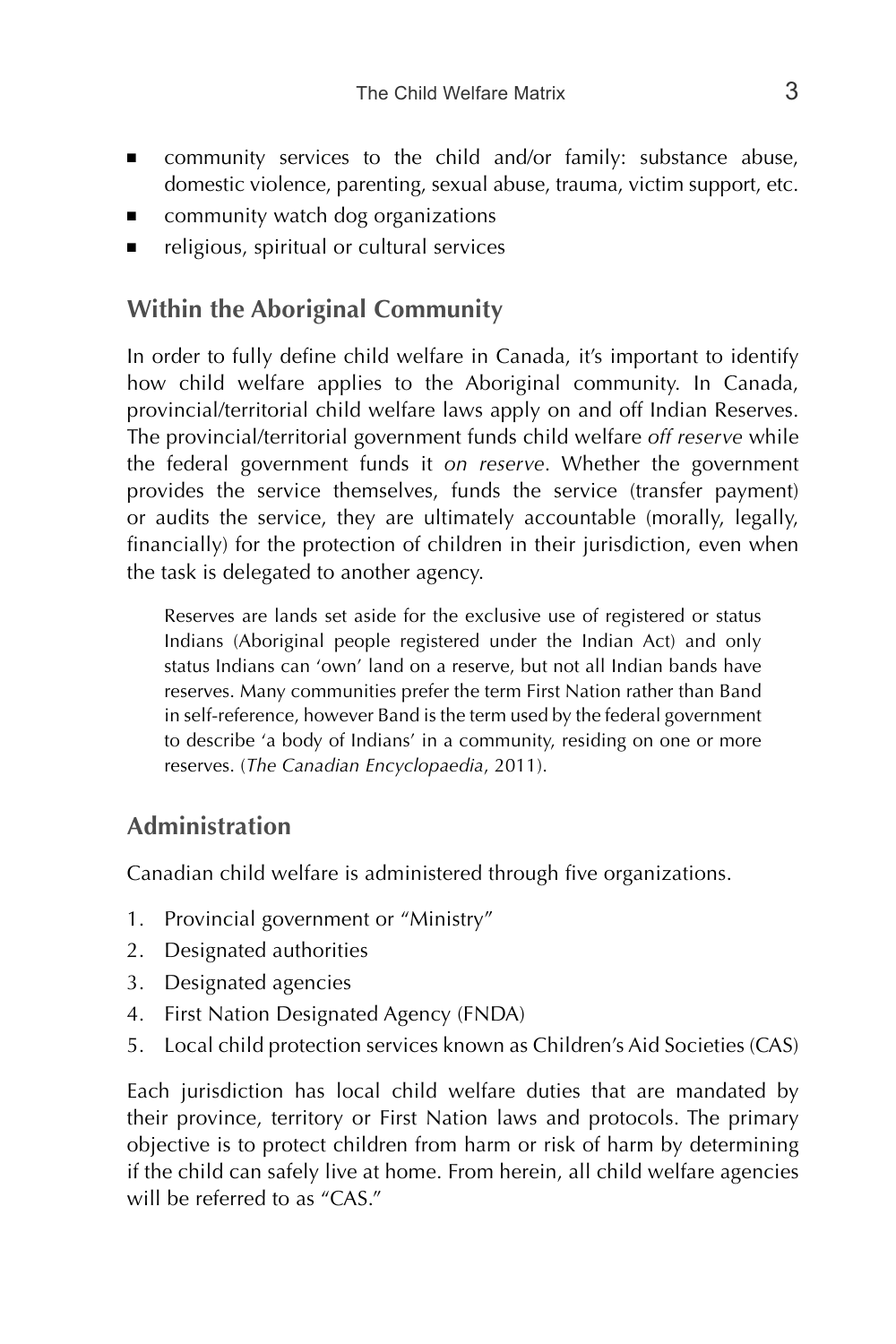## **Legal Parameters**

Definitions of child abuse and neglect are found in the legislation of each province, territory or First Nation. The main categories of child abuse and neglect are physical abuse, sexual abuse, emotional abuse and physical neglect. Domestic violence is a subcategory of emotional abuse while poor parenting capacity is often associated with various forms of abuse and neglect.

Child abuse and neglect that require CAS involvement in Ontario are outlined in a glossary of terms from the Ontario Association of Children's Aid Societies (OACAS, 2010) and are excerpted below.

#### **Physical Abuse (OACAS)**

Any deliberate physical force or action (usually by a parent or caregiver) that results, or could result, in injury to a child. It can include punching, slapping, beating, shaking, burning, biting or throwing a child. It is different from what is considered reasonable discipline.

#### **Sexual Abuse (OACAS)**

Sexual abuse is any sexual exploitation of a child by an older person where the child is being used for a sexual purpose.

The *Criminal Code* of Canada identifies a number of types of sexual abuse, including:

- a. Sexual interference;
- b. An invitation to sexual touch;
- c. Sexual exploitation of a young person;
- d. Parent or guardian procuring sexual activity from a child;
- e. Householder permitting sexual activity;
- f. Exposing genitals to a child; and
- g. Incest.

#### **Emotional Abuse (OACAS)**

Emotional abuse includes all acts of omission or commission which result in the absence of a nurturing environment for the child. It occurs when the caregiver continually treats the child in such a negative way that the child's concept of "self" is seriously impaired. Emotionally abusive behaviour by the caregiver can include constant yelling; demeaning remarks; rejecting, ignoring or isolating the child; or terrorizing the child. Emotional abuse can be the most difficult to identify and prove.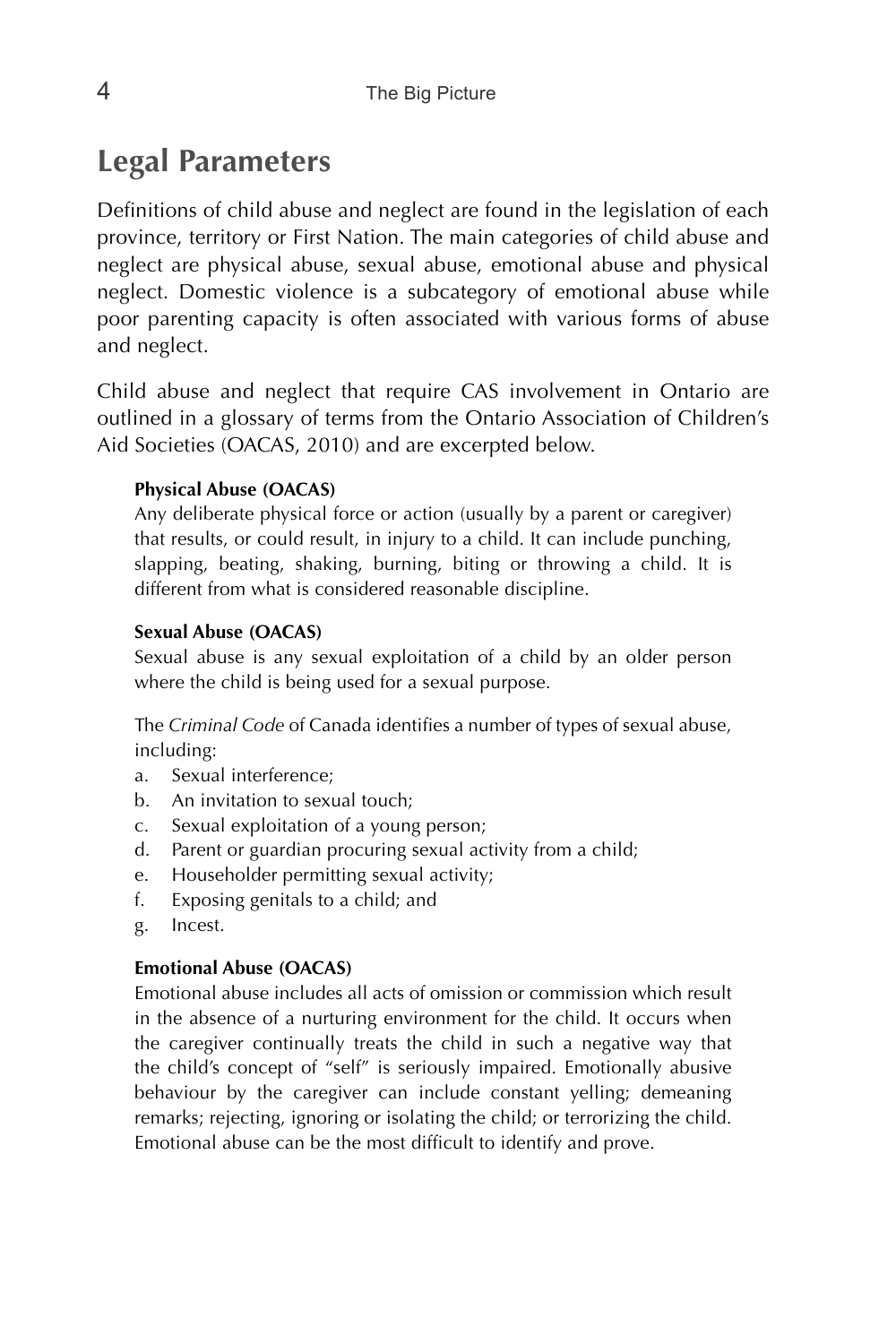#### **Neglect (OACAS)**

Neglect occurs when a caregiver fails to provide basic needs such as adequate food, sleep, safety, supervision, clothing or medical treatment.

#### **Abandonment/Separation (OACAS)**

When a child has been abandoned, the child's parent has died or is unavailable to exercise his or her custodial rights and has not made adequate provisions for the child's care and custody. It also occurs when a child is in residential placement and the parent refuses or is unable or unwilling to resume the child's care and custody.

#### **Caregiver Capacity (OACAS)**

No harm has come to a child and no evidence is apparent that a child may be in need of intervention, however the caregiver demonstrates, or has demonstrated in the past, characteristics that indicate the child would be at risk of harm without intervention. These characteristics can include a history of abusing/neglecting a child, being unable to protect a child from harm, problems such as drug or alcohol abuse, mental health issues or limited care-giving skills.

Although definitions of abuse and neglect vary somewhat across Canada, each jurisdiction clearly identifies the types of offending behaviours against children that categorize abuse and neglect. To learn more about Canadian child welfare see the Child Welfare League of Canada website (http://www. cwlc.ca) or the Canadian Foster Family Association website (http://www. canadianfosterfamilyassociation.ca).

Overall, CAS is entrusted to protect children from abuse and/or neglect. Despite the legislative differences, all CASs are legally bound to receive and/or investigate *all* allegations of harm or risk of harm to a child in accordance with their jurisdictional framework. The legal authority to act on child protection concerns is known as a "mandate" because it is governed by legislation. In Ontario, the legal definition of the age of a "child in need of protection" includes children under 16, while some provinces and territories extend this limit to youth under 19. Each CAS is mandated to conduct child protection services in their own jurisdiction with legislation determining the following:

- manner of investigation, including tools used to conduct investigations;
- timelines to respond to allegations and complete investigations;
- grounds to remove children from families; and
- criteria and timelines for making permanent plans for children in care.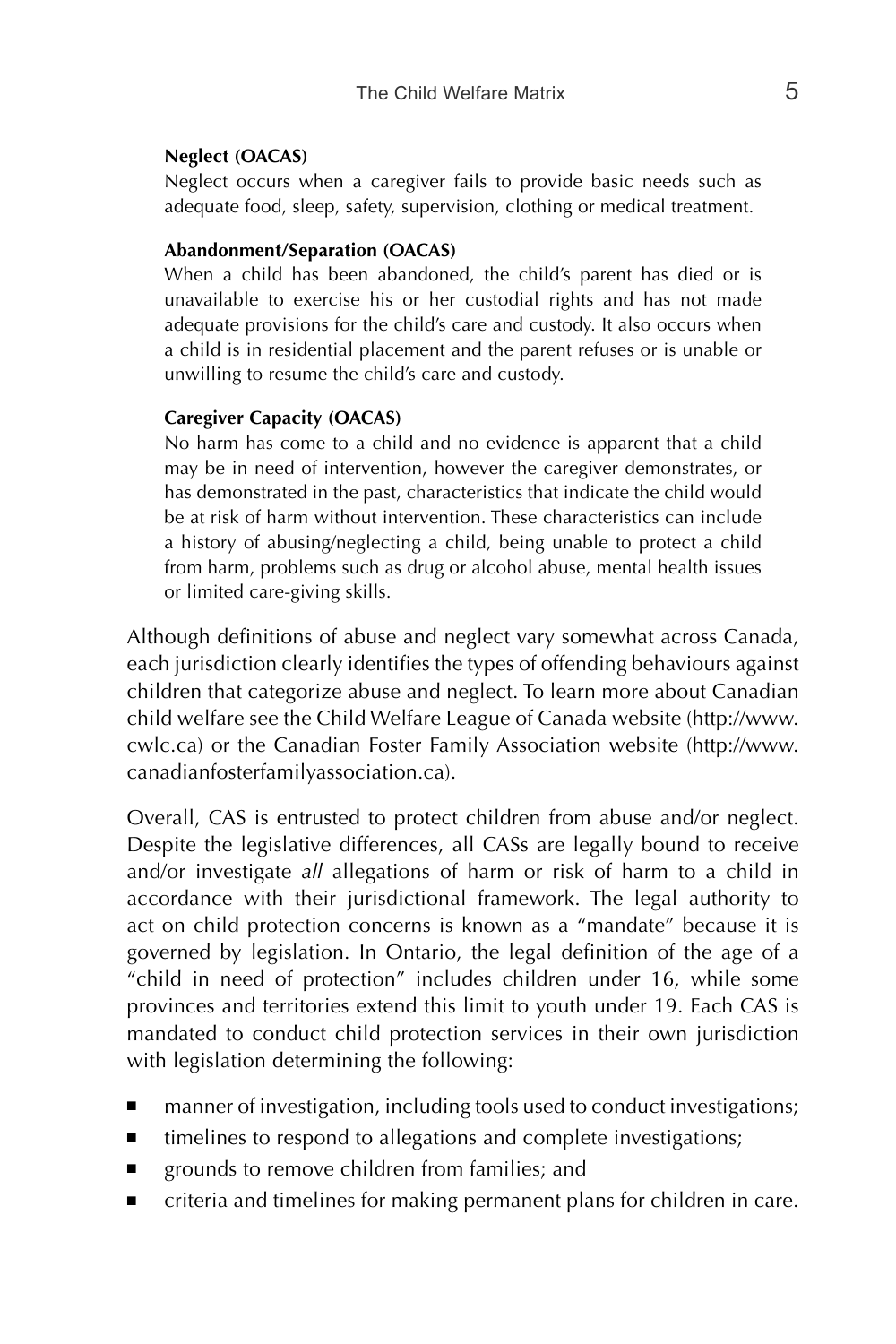A CAS investigation is commonly known as a child protection investigation. At the end of an investigation, CAS must conclude whether the child protection concerns are "verified" or "unsubstantiated." CAS investigations are treated the same way for community families and foster families, meaning child protection concerns are documented and investigated using the same legislated timelines, methods and tools. Furthermore, all referrals and investigations are permanent CAS records. To learn more about child welfare in your area, contact the local child welfare authority or visit their website. Information on provincial/territorial child welfare and children's advocates can be found on The Canadian Child Welfare Research Portal: Provincial and Territorial Assistance website http://www. cecw-cepb.ca/help.

If an investigation is required, at the conclusion of the child protection investigation, a CAS may:

- **Close the File**;
- **Remain Involved with Parent's Permission:** (verbal or written contract) thus allowing the child to remain in the home;
- **Remain Involved through a Court Order of Supervision:** with terms and conditions that the family must comply with, thus allowing the child to remain in the home;
- **Remove the Child with Parent's Permission:** by allowing another person (family/community member or person known to the child) to assume temporary care or legal guardianship/care of the child;
- **Remove the Child with Parent's Permission:** by placing the child in CAS care through signing a temporary contract that is a voluntary agreement on a short-term basis, allowing the child to remain in care without court involvement. If the child is Aboriginal, there are laws and protocols directing CAS on how to remove a child from their Aboriginal parents and/or family. This includes consulting with the child's Band, community and/or entering written a Customary Care Agreement (see below); and
- **Remove the Child Without the Parent's Permission:** by placing the child in CAS care by apprehending the child with court involvement.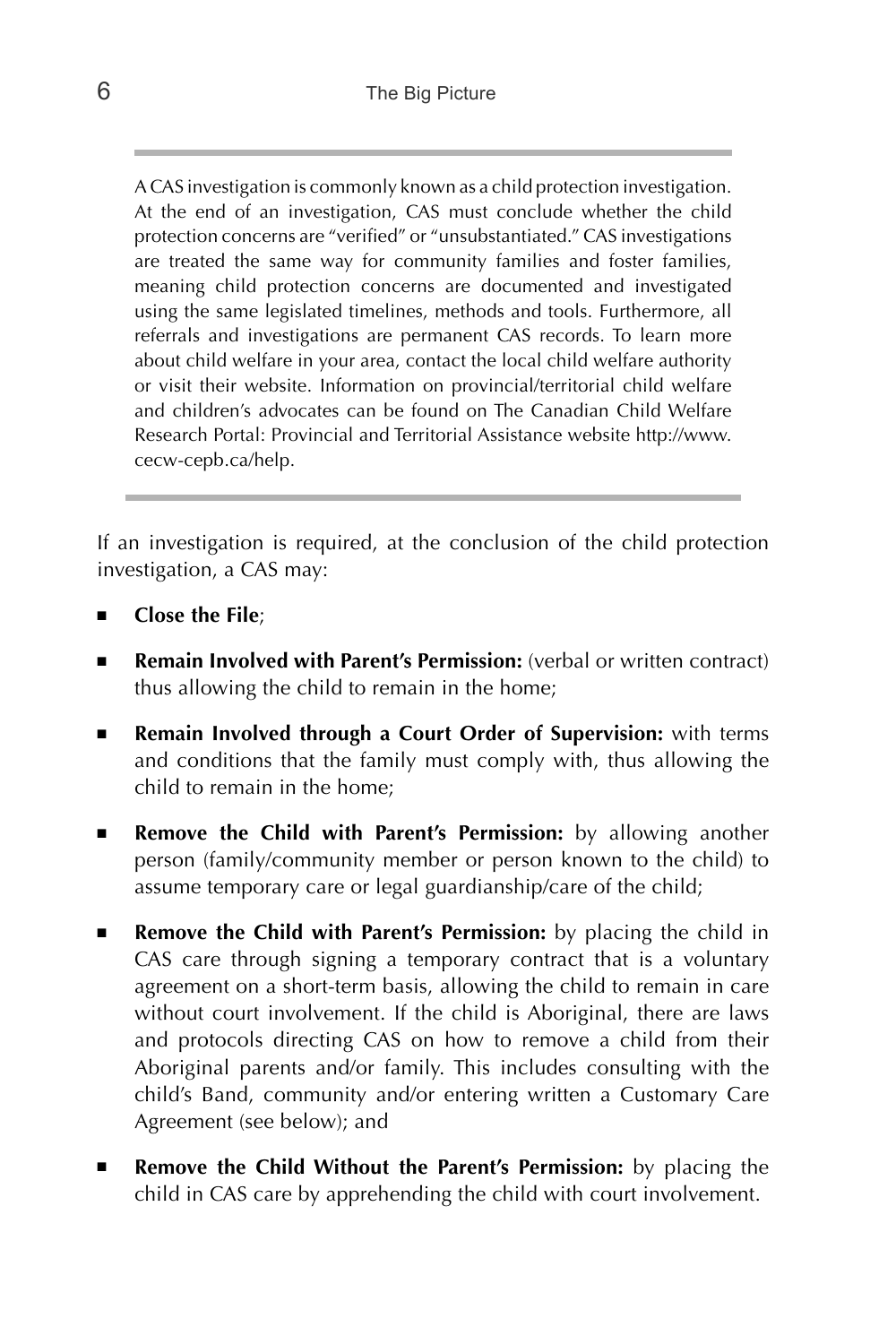By and large, the community's perception of child welfare is that CAS workers forcibly remove children from families. In fact, this represents a small percentage of their work. According to the "Canadian Incidence Study of Reported Child Abuse and Neglect" (2008, p 2) about 8% of all CAS investigations resulted in the removal of a child.

- 4 % of children were moved to informal arrangements with a relative.
- 4% of children were placed in foster care or kinship care.
- Less than 1% were placed in a group home or residential/secure treatment.

## **Aboriginal Communities**

#### **The Statistics**

Unfortunately, these statistics bear no truth in the Aboriginal community. Tragically, Aboriginal children are more likely to be brought into care in comparison to non-Aboriginal children. As 27,000 First Nations children are estimated to be in CAS care, which accounts for 30-40% of all children in Canada's child welfare system, Aboriginal children represent less than 5% of the child population (Blackstock and Trocmé, 2005). Aboriginal people include:

- First Nation Status Indian:
- First Nation Non-Status Indian;
- Métis; and
- Inuit.

[T]he most commonly used terms are Aboriginal and Indigenous, and these two terms are often used interchangeably. In some instances, the use of a term may reflect a particular time period. For example, in the 1950s and 1960s, the term Indian was commonly used, and hence, in discussion about that time period the term is appropriate. Later in the 1970s and 1980s, the term Native was common, and so literature and discussions arising from that time may involve that term. Since the 1982 Constitutional amendment, Aboriginal was often deemed appropriate, although recently, we see that Indigenous is being used more frequently (Sinclair et al., 2009, p 13).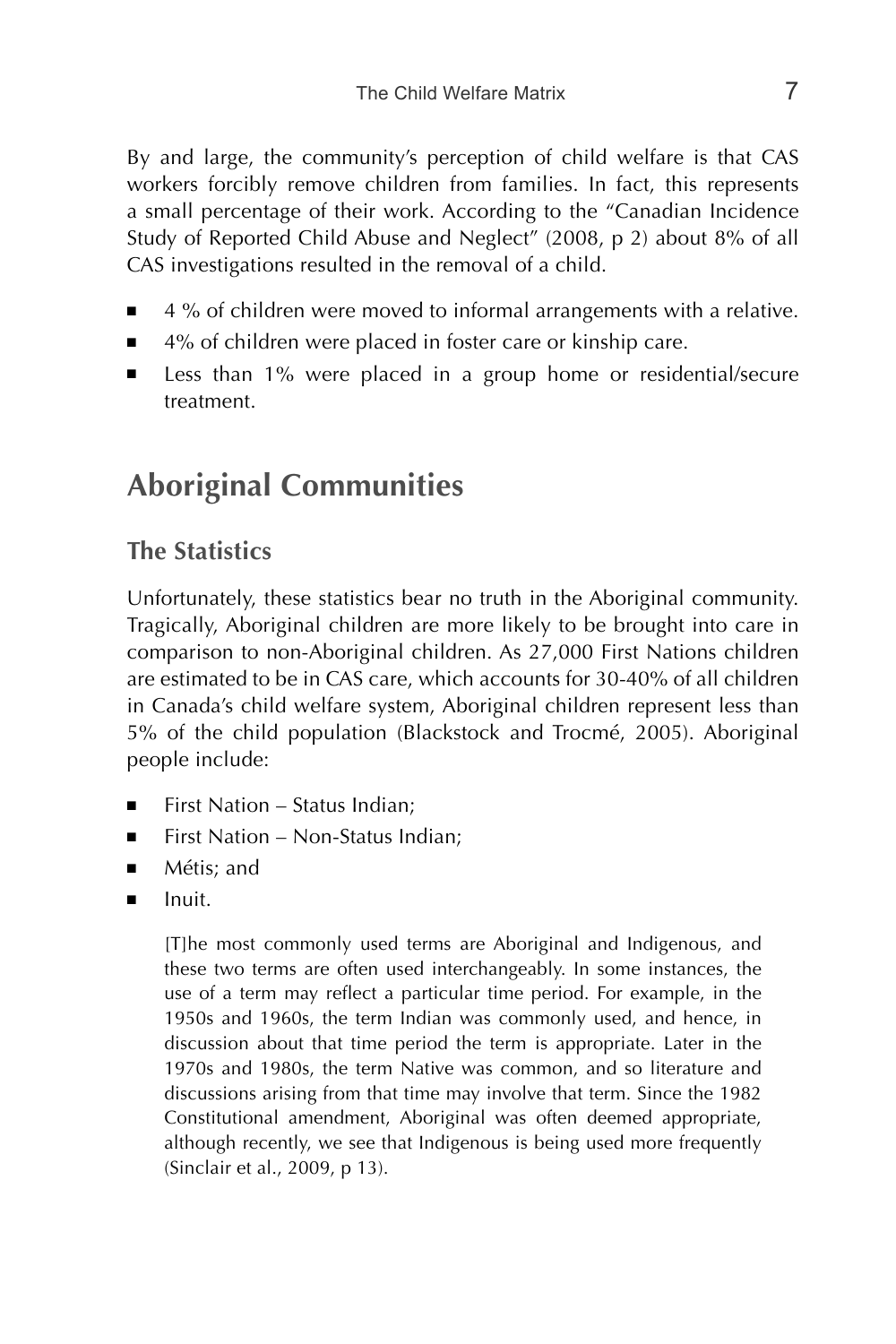Given these glaring statistics, the overrepresentation of Aboriginal children in Canada's child welfare system is clearly alarming, although the prevalence of this issue is felt differently in each province/territory. In *Connecting Research, Policy, and Practice, Child Welfare, 2nd edition* (2011), chapter 21 compares the overrepresentation of aboriginal children in care in selected provinces. For example in 2006, 13% of New Brunswick's children in care were Aboriginal, whereas 85% of Manitoba's in-care population was Aboriginal (Sinha et al., 2011, p 308).<sup>1</sup>

|  | <b>Figure 1.1: Overrepresentation of Aboriginal Children in Care</b> |  |  |  |
|--|----------------------------------------------------------------------|--|--|--|
|  |                                                                      |  |  |  |

| <b>Province</b>  | Aboriginal<br>Children as a<br>Percentage of<br><b>All Children</b> | Aboriginal<br>Children as a<br>Percentage of<br><b>All Children</b><br>In Care | Year | <b>Source</b> |
|------------------|---------------------------------------------------------------------|--------------------------------------------------------------------------------|------|---------------|
| British Columbia | 7                                                                   | 50                                                                             | 2006 | a,b           |
| Alberta          | 8                                                                   | 38                                                                             | 2001 | c,d           |
|                  | 9                                                                   | 57                                                                             | 2006 | b             |
| Saskatchewan     | 23                                                                  | 67                                                                             | 1999 | c,d           |
|                  | 25                                                                  | 70                                                                             | 2006 | b             |
| Manitoba         | 20                                                                  | 78                                                                             | 2000 | e             |
|                  | 23                                                                  | 85                                                                             | 2006 | b             |
| Nova Scotia      | 3                                                                   | 16                                                                             | 2006 | b             |
| New Brunswick    | 4                                                                   | 13                                                                             | 2006 | b             |

- a. Foster, 2007
- b. National Council of Welfare, 2007, p. 86
- c. Statistics Canada, 2006
- d. Farris-Manning & Zandstra, 2003
- e. Aboriginal Justice Inquiry Child Welfare Initiative, 2001, p. 7

#### **Historical Relationship with Child Welfare**

Since a significant portion of Canada's child welfare system serves the Aboriginal community, it's imperative that foster parents understand

<sup>1</sup> Sinha, et al., "Chapter 21: Overrepresentation of Aboriginal Children in Care in Selected Provinces, 1999 - 2006" in Connecting Research, Policy, and Practice, Child Welfare, 2nd edition (2011) , at p 308.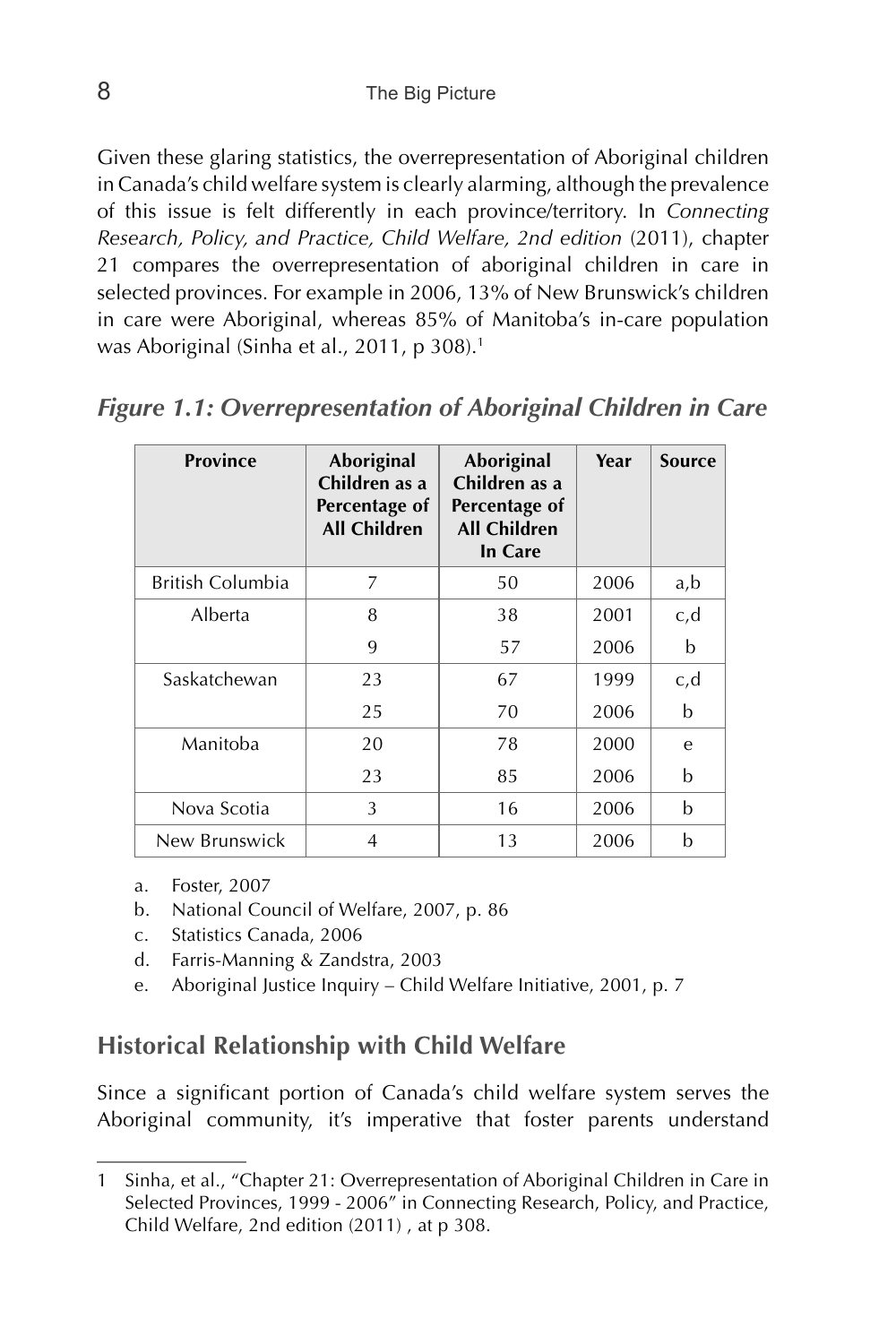the historical relationship and implications between the Aboriginal community and child welfare. The history of the State and Church in creating residential schools lead to the annihilation of Aboriginal culture and in turn the destruction of healthy Aboriginal families resulting in poor parenting capacity, neglect, isolation, poverty and substance abuse. The Aboriginal community's distinct relationship with child welfare is unlike any other community in Canada.

For more information on the relationship between Canada's Aboriginal People and the child welfare system, visit the following websites:

- Aboriginal Affairs and Northern Development Canada: Royal Commission Report on Aboriginal Peoples "RCAP" (1996): http:// www.ainc-inac.gc.ca; and
- The First Nations Child and Family Caring Society of Canada: http:// www.fncaringsociety.com

In The Canadian Human Rights Tribunal on First Nations Child Welfare: *Why if Canada Wins, Equality and Justice Lose*, Blackstock (at page 189) references various findings by many reviewers.

First Nations children are being placed in out of homecare at 6-8 times the rate of other children (Auditor General of Canada, 2008; Standing Committee on Public Accounts, 2009). Research suggests that the overrepresentation of First Nations children in child welfare care cannot be accounted for by differences in substantiated child sexual, physical or emotional abuse reports between First Nations and other children (Blackstock, Trocmé, & Bennett, 2004; Trocmé, Knoke, & Blackstock, 2004; Trocmé et al., 2006). It is neglect that fuels the overrepresentation of First Nations children in child welfare and this form of maltreatment is highly associated with poverty (Blackstock et al., 2004; Trocmé et al., 2004; Blackstock & Trocmé, 2005; Trocmé et al., 2006). The good news is that these factors can be mediated by services. However, federal child welfare funding on reserves is inequitable and is particularly lacking with respect to the funding of services especially designed to keep First Nations children safely in their homes known as "least disruptive measures." (Assembly of First Nations, 2007; Blackstock, 2008).

Because of the overrepresentation of Aboriginal children in the Canadian child welfare system, there is corresponding and corrective legislation to address the country's past abuses. Therefore, every jurisdiction in Canada has child welfare legislation that speaks to the inherent rights of Aboriginal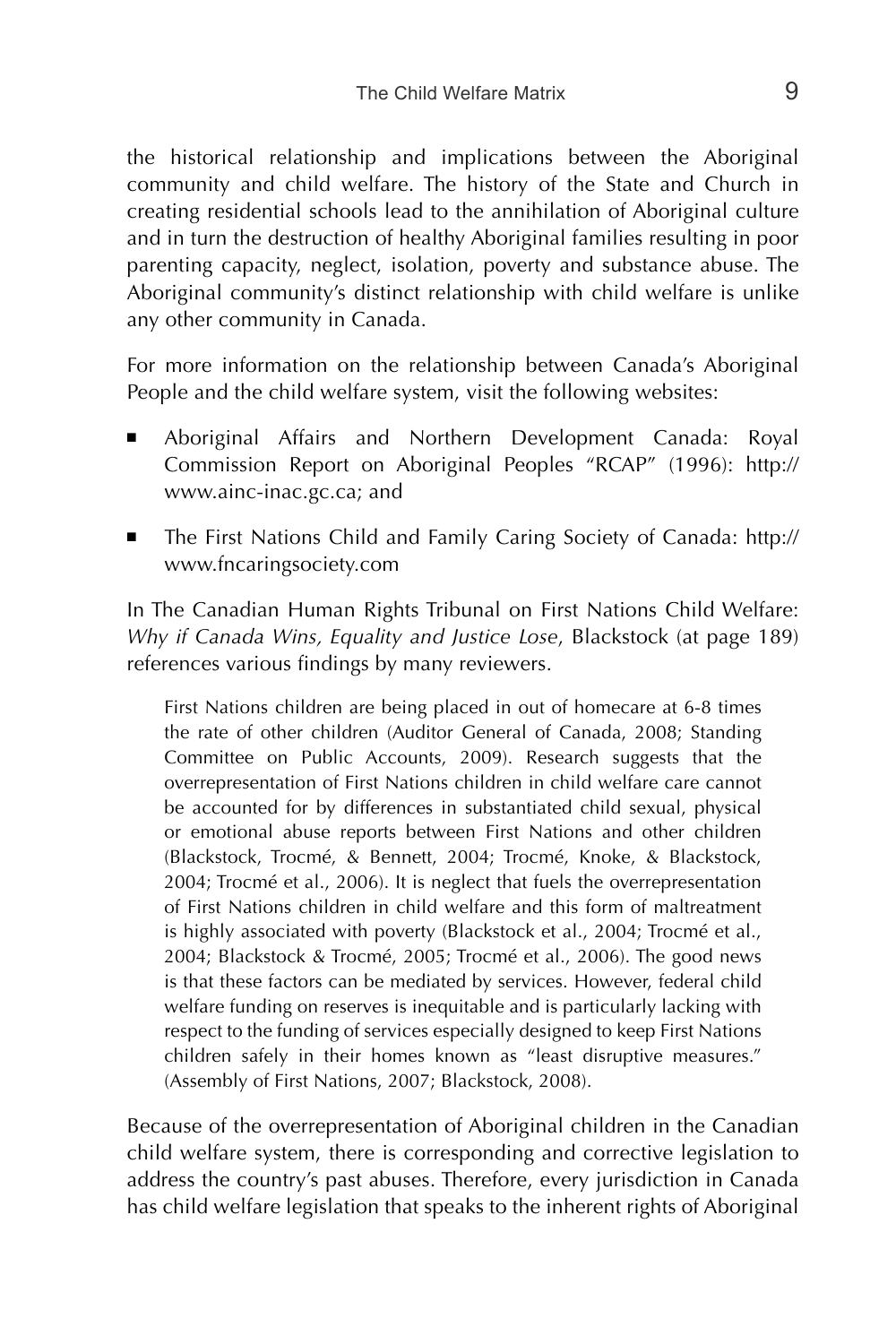people in preserving their culture, traditions and honouring significant relationships by maintaining an Aboriginal child's heritage through Band (Indian Reserve where the child is a member or has affiliation) and community ties. For example, Aboriginal children with Band affiliation may be eligible for Customary Care Agreements (CCA) as alternatives to being in "State Care." If an Aboriginal child needs to be removed from their family, instead of being raised by the state with state imposed sanctions, a CCA lets each First Nation define their standards and terms through a contractual agreement with the child's caregiver, mother's Band, father's Band, child (depending on their age), CAS and, in some cases, the Aboriginal community service providers. The CCA stipulates who will care for the child and how the child's needs will be met, including expectations for on-going involvement with the child's First Nation and conditions to preserve customs and honour relationships with the child's biological family, extended family and community. Predominately and historically CCAs are the way of Aboriginal people.

A term similar to a CCA is "custom adoption." A CCA or custom adoption is legally binding *only* when the legislation formally identifies it as an alternative to adoption and/or legal custody. Again, these are terms specific to the Aboriginal community and reflected in the Aboriginal section of the provincial/territorial child welfare legislation as placement alternatives to state care. In order for a custom adoption to be legally recognized (like a custody or adoption order) and withstand court scrutiny in other areas of life, such as insurance coverage, provincial/federal benefits for parents and children, travel abroad, medical consent, parental rights, etc., there *must* be legislation to support the caregiver's custom adoption status in that particular province/territory. For example, British Columbia legally recognizes custom adoption in the following manner (Ministry of Children and Family Development, Custom Adoption Facts, 2011):<sup>2</sup>

■ Custom adoption is an open process that involves many people in a child's life, including birth parents, extended family, the Aboriginal community and those with a significant relationship to the child.

<sup>2</sup> For more information on custom adoption in British Columbia see the Ministry of Children and Family Development website (http://www.mcf.gov.bc.ca). For all other provinces and territories, consult with the local child welfare provider to learn more about custom care or adoption in your area.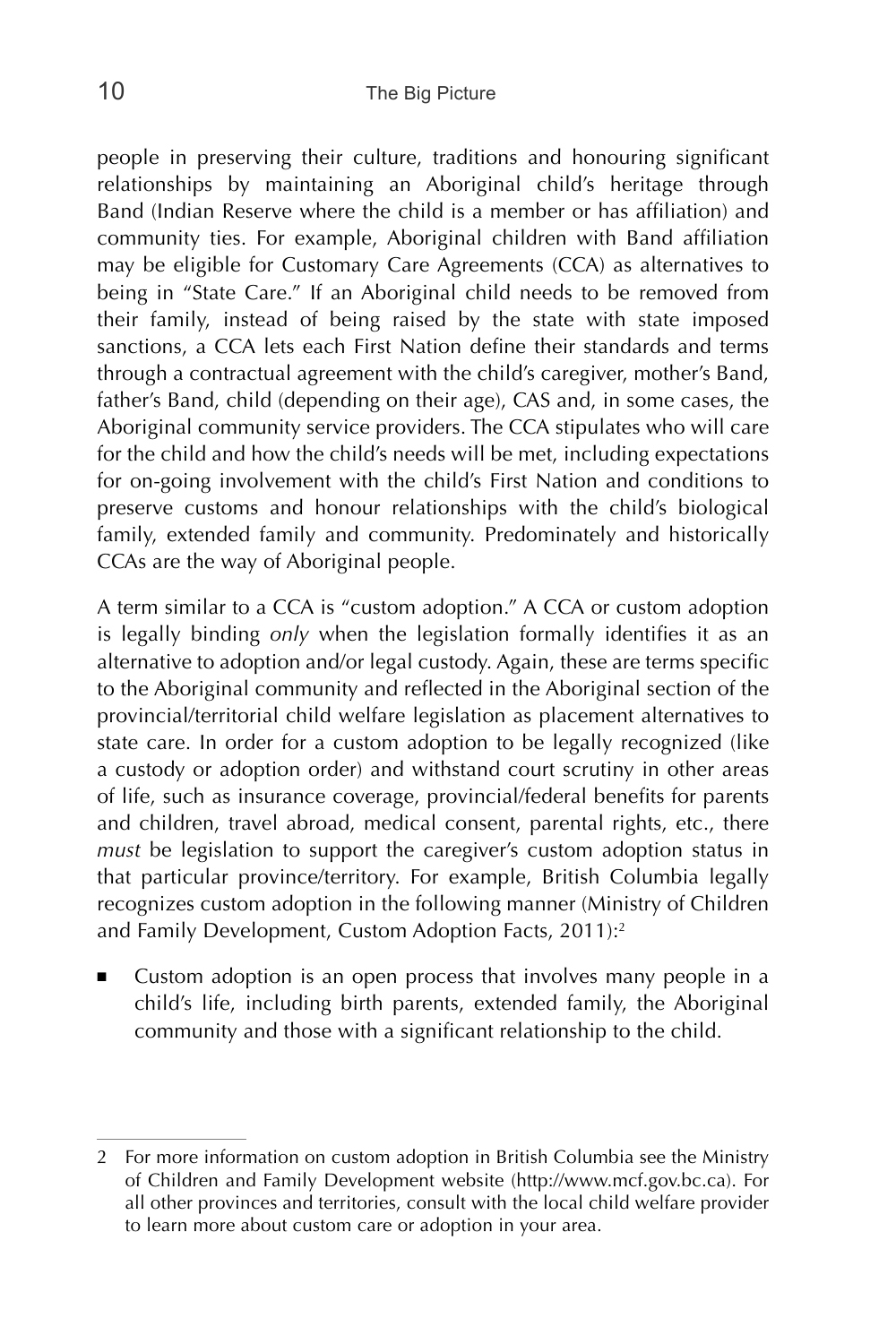- Custom adoption has the same effect as an adoption order under the *Adoption Act* when the court makes this declaration pursuant to an application under section 46 of the *Adoption Act*.
- Custom adoption is a permanency option that can be explored with birth parents voluntarily planning adoption under the *Adoption Ac*t.
- Custom adoption of a child in continuing custody proceeds when custody of the child is transferred to prospective adoptive parents, under section 54.1 of the *Child, Family and Community Service Act*  (CFCSA), if eligibility criteria are met.
- Financial assistance may be available to eligible families who have had custody of a child transferred to them under section 54.1 of the **CFCSA**
- An adoption order under the *Adoption Act*, or the recognition of a custom adoption by a court does not affect any rights a child may have as an Aboriginal person.
- The court has identified criteria that must be met before it will declare that a custom adoption has occurred.
- Prospective adoptive parents of a child placed for adoption by birth parents, or guardians of a child whose custody is transferred from the director under section 54.1 CFCSA, work directly with the Band, First Nations or Aboriginal communities to meet the requirements of the court.

#### **Permanent Plans**

For all permanent plans, other than foster care, foster parents should seek legal advice beforehand. For instance, in Canada, there are a variety of options used for permanency planning that includes both in-care and outof care options. Each option carries legal ramifications for the child and caregiver, in turn affecting the child's and caregiver's rights both during and after state care, such as financial support and access to services or programs.

The types of permanency plans vary as each region has its own legislation and policies that govern how child welfare works with families (voluntarily or involuntarily), including time limits, parameters for a child's short-term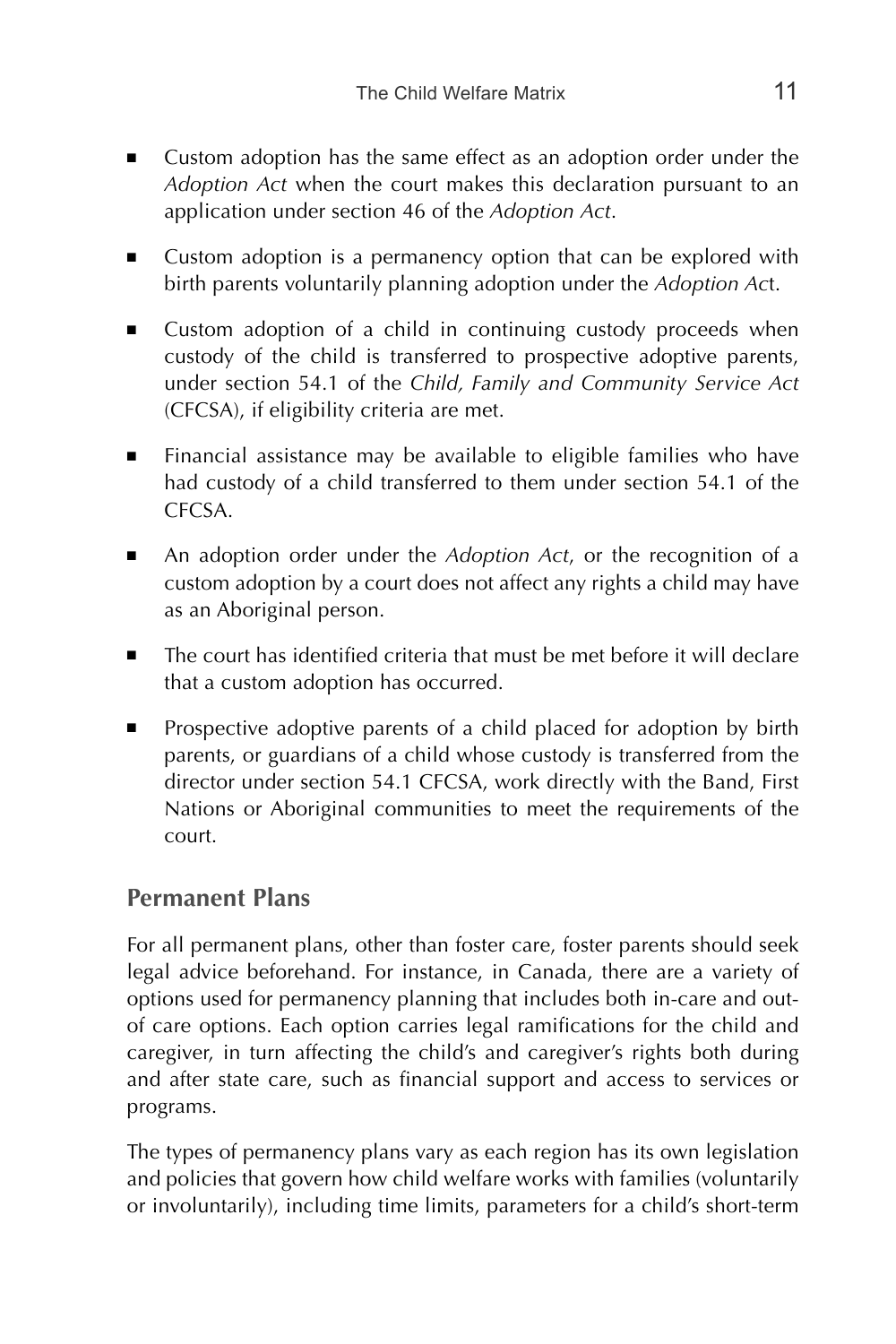stay in care and long-term stay in care and placing a child for adoption. Children who are raised in long-term state care are commonly known as Crown Wards or Permanent Wards.

## **Involving the Judicial System**

#### **Apprehensions**

Despite any variances, all apprehensions (forced removal) must go before the court because the court must determine if CAS acted in accordance with the legislation. Apprehending a child is an intrusive and offensive measure because it is done without the parent's permission. Therefore, court involvement is extremely stressful for all parties involved, particularly the biological parents. Occasionally, the apprehension is an "emergency," which means that the child is brought into care immediately and court proceedings follow or the apprehension is planned and authorized by the court through a court order to apprehend the child (the judge makes an order after hearing evidence that the child is unsafe in the parent's care). At times, apprehensions require police assistance, as the family may have a history of violence or the neighbourhood is known as a high-crime area. Whenever the police are involved in an apprehension, their presence during this traumatic event leaves an imprint that lasts through a child's life.

Taking a child into care is like starting a war. It is easy to fire the first shot, but even easier to lose control over the process that has been started by the apprehension. (Steinhauer, 2002, p 27)

#### **Within the Court**

After a child is apprehended, CAS proceeds to court. During court proceedings, CAS must prove that the apprehension of a child was a necessary means to protect the child, justifying that a lesser intervention would not suffice. The CAS must prove their case by documenting the reasons for apprehending the child, including the circumstances of the incident that lead to the apprehension along with historical events that demonstrate the parent's inability to adequately care for and protect the child. Once CAS begins chronicling all of a parent's flaws in the court documents, understandably the court process becomes adversarial for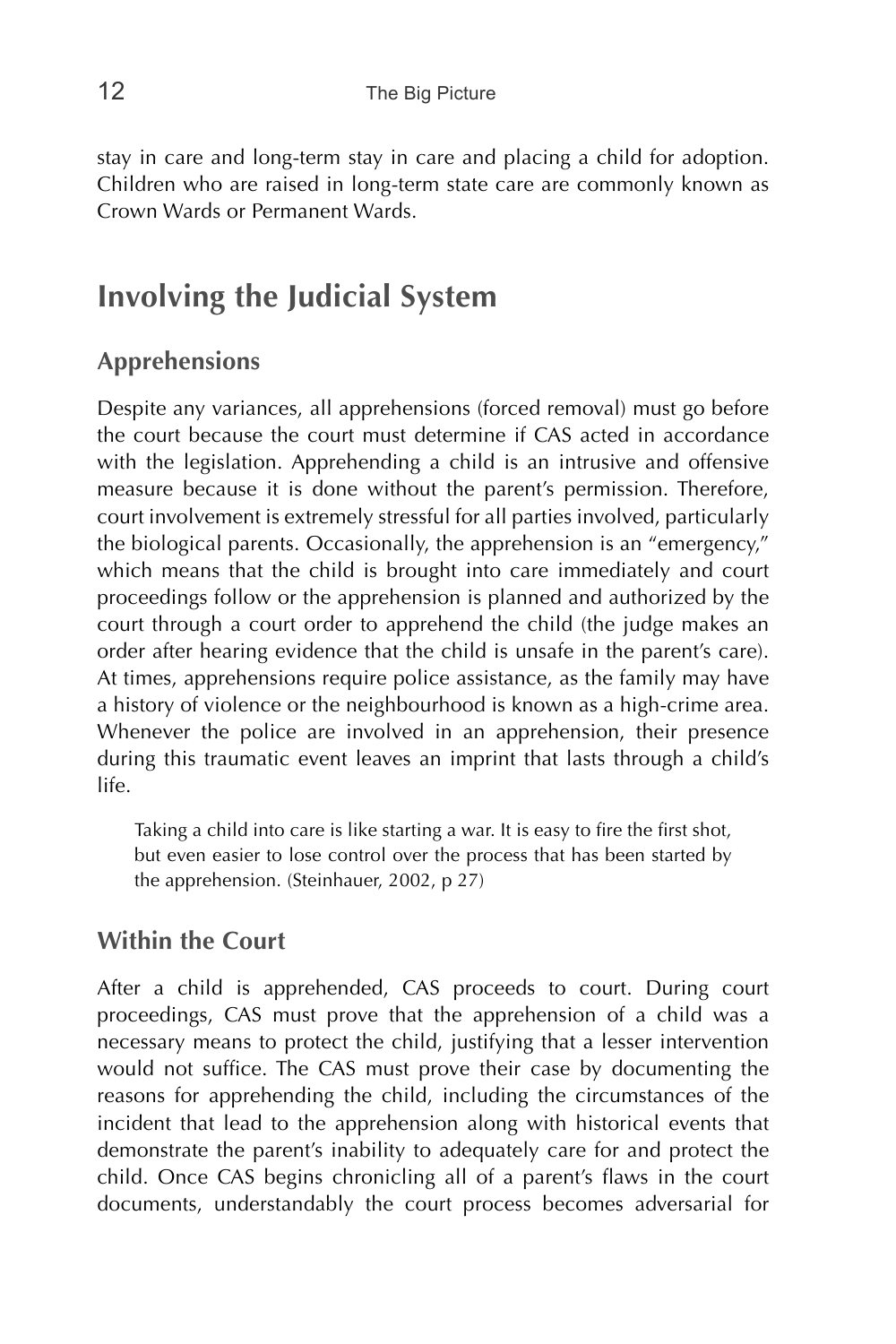families. Biological parents quickly become defensive, angry and frustrated with CAS and the court scrutiny/involvement.

Not only does CAS dredge up a person's parenting flaws, they may ask the court to place restrictions on the parent's access. The presiding judge will place conditions on how access will be monitored, which ranges from fully supervised at CAS offices to semi-supervised or unsupervised community visits, home visits, phone calls or letter writing. If concurrent criminal charges exist, a parent may be prohibited from having any contact whatsoever (direct or indirect) with their child. In this situation, the criminal court order would take precedence over the child welfare court order and no access would be permitted.

Apart from access orders, the judge may place other conditions on the family and/or CAS to address specific needs, such as the parent's participation in programs (drug, alcohol, parenting etc.) or testing on the child (psychiatric, psychological, developmental, educational, etc.).

### **The Child's Lawyer**

Each party to the court proceeding (CAS, mother, father, and, in some cases, previous caregiver(s), foster parent(s) or an individual who has a vested interest may seek "party standing" by bringing a motion to apply for it) is allowed to participate in the proceedings, make submissions and have a right to be represented by a lawyer. While the child is not a "party," they may have a lawyer appointed to them. The child's lawyer is a court appointed lawyer who acts upon the child's wishes and interests – with certain powers to act in court. A child may be in opposition to the CAS, their parents, caregivers, or even the court. If the child is too young to be at court or their wishes differ from other parties, a lawyer may be appointed to represent them. The child's lawyer must consider the circumstances of the child's life, their views and interests and then take a position for the child in court. The court will then decide what is in the child's best interest.

#### **The Child's Advocate**

Another venue where a child's voice is considered is through the Provincial Child Advocate. The Provincial Child Advocate is an independent office of the legislature (appointed) who will receive, review and investigate complaints from children in care or custody of the government. The Provincial Advocate represents children individually or as a group and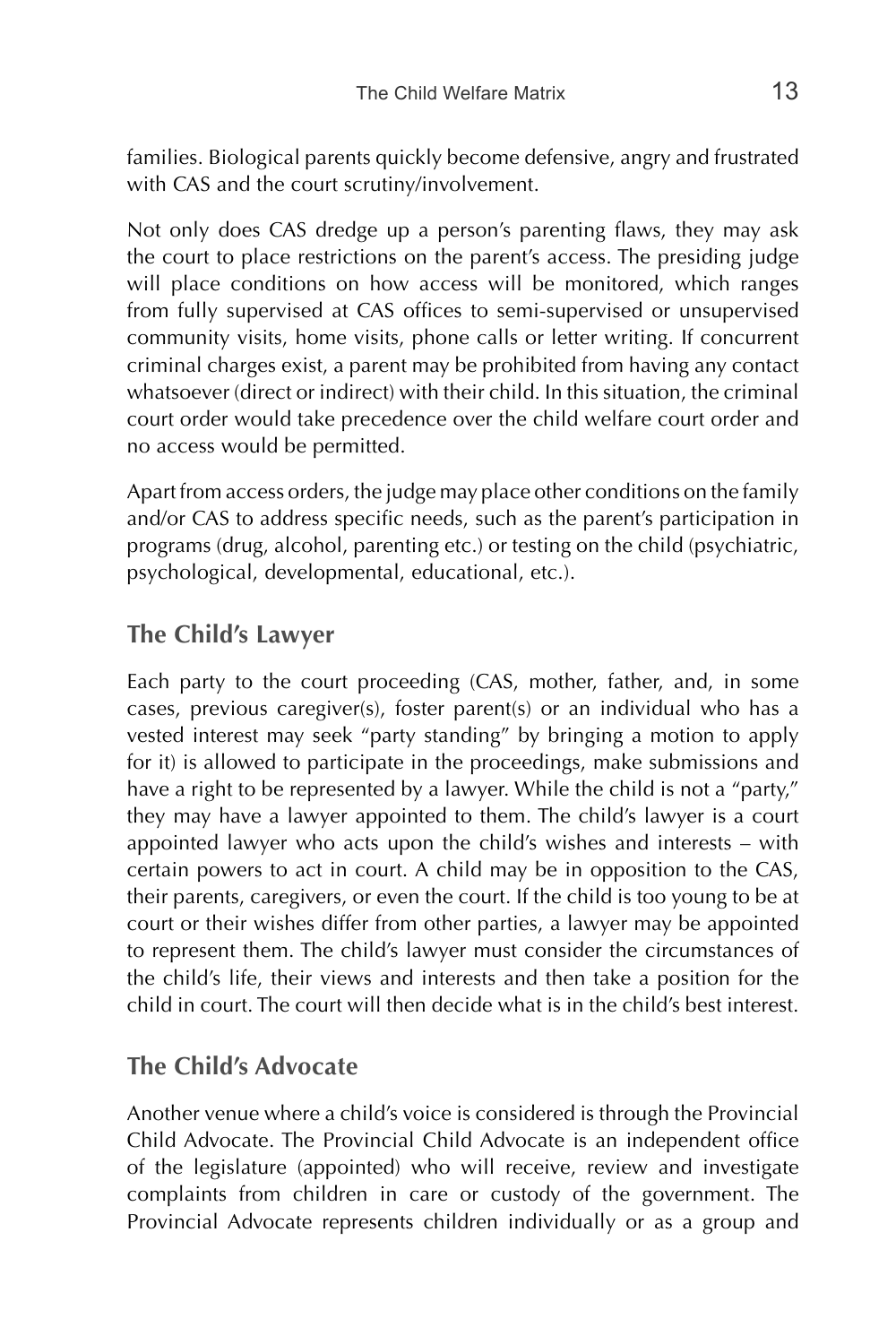investigates complaints of abuse, mistreatment, fairness or the death of a child while in state care. The Provincial Advocate's role extends to advocacy for systemic change, including bringing public education and awareness to the plight of children's issues, particularly the human rights proclaimed in United Nations Convention on the Rights of the Child.

The Saskatchewan Children's Advocate Office describes the objectives of the Canadian Council on Child and Youth Advocates on their website *http://www.saskcao.ca* (2011).

The Canadian Council on Child and Youth Advocates is an alliance of provincially appointed advocates for children from the provinces of Alberta, British Columbia, Manitoba, New Brunswick, Newfoundland and Labrador, Ontario, Yukon and Saskatchewan, as well as the Youth Services Section of the Nova Scotia Office of the Ombudsman and the Québec Commission des droits de la personne et des droits de la jeunesse. The Council member offices work to ensure that children and youth rights are respected and valued, and that their interests and voice, regarding services delivered to children and youth by provincial governments, are heard. Additionally, they engage in rights-based public education, work to resolve disputes and conduct independent reviews, and recommend improvements regarding programs for children and youth. The Council's work is based on its commitment to uphold the rights proclaimed in the United Nations Convention on the Rights of the Child. Although mandates differ provincially, Council members share a common commitment to further the voice, rights and dignity of children and youth.

Although the Provincial Advocate may not be a party in child welfare court and have no authority in child protection proceedings, they will be involved in a child's case (to varying degrees) once a complaint is launched.

#### **The Court Process**

The child welfare court process is a complex legal system with a plethora of rules, legislation and legalese. The specific terms differ across jurisdictions. Examples of jargon in child welfare court proceedings include, but are not limited to, the following:

- adjournment,
- appeal,
- court conferences (settlement, case management or trial management),
- hearing,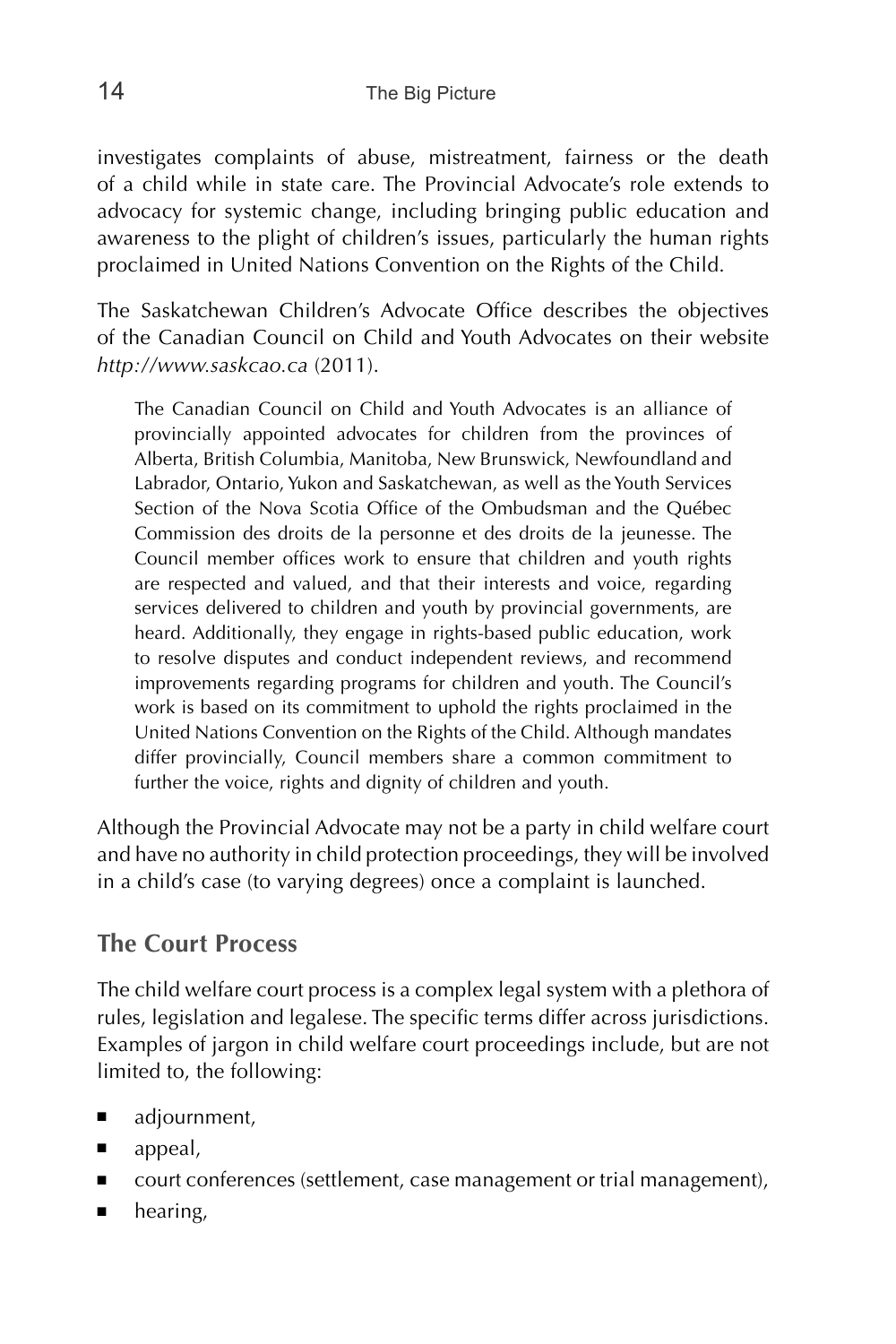- motion,
- status review application,
- trial and
- variance.

Typically, CAS does not actively involve foster parents in the court process unless they are required as witnesses during trial. While court plans evolve and court dates are scheduled and rescheduled, until the court plan is finalized there is a prolonged period of uncertainty for the child, biological parent(s) and foster family. This means that the child is in a state of "Limbo" (Wilkes, 2002), which generates a degree of emotional instability and functional deficits due to the absence of a clear plan.

Even when foster parents aren't directly involved in court proceedings, they're impacted by the court dates and court decisions. For instance, there is usually a hub of activity before each court appearance because CAS is required to give the court an update on the child's progress. CAS relies on foster parents to inform them of the child's progress. Shortly before court, foster parents are asked to provide a verbal or written summary of the child's progress and there may be increased phone calls, visits or meetings preceding the court date. If the child is appointed a Child Lawyer, the Child Lawyer may attend the foster home or ask to see the child privately in their office. In addition to the logistics of preparing for court and the added tasks beforehand, foster parents must also manage the child's emotional response to the court proceedings. For example, when children are old enough to be informed of their plans, the child often holds the belief that the judge will give them permission to go home on the court date. If this doesn't come true, the child may be relieved or devastated with the judge's decision and will turn to the foster parent(s) for support before, during and after the court date. Children having an adverse reaction to the court decision tend to act out their anger, confusion and frustration in the foster home, school or community. Or the child may be pre-occupied by the uncertainty in their life and simply be unable to focus at school which impacts their ability to learn - also known as "functional deficits."

Foster parents should be knowledgeable about the various pieces of child protection legislation that govern their province, territory or First Nation such as who is responsible for the administration of child welfare services. Their knowledge should include the tools and timelines for responding to investigations, the definition of a child in need of protection, as well as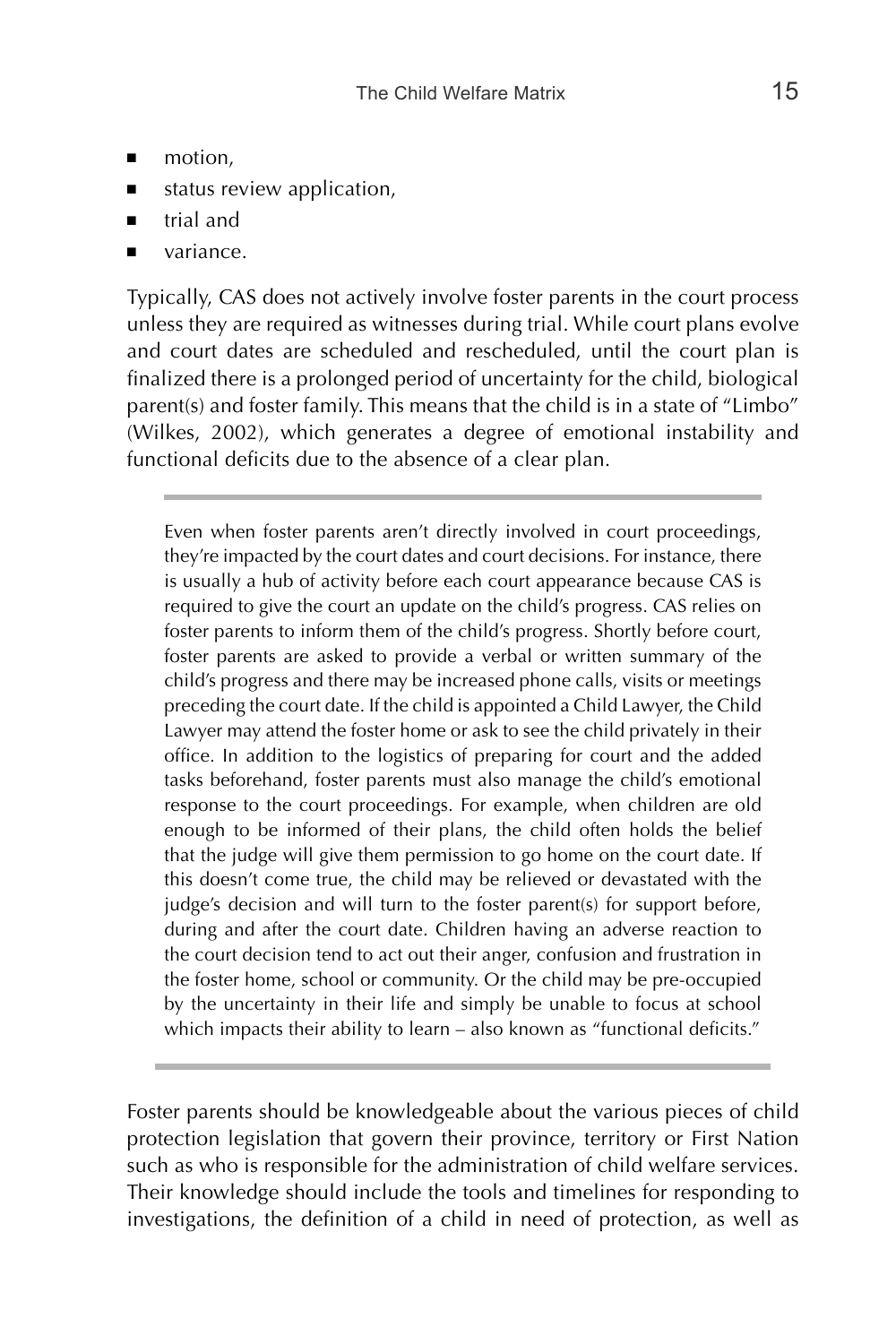understanding of the criteria to remove a child, the child's legal status for being in care, different types of court orders/proceedings and the amount of time the child is allowed to stay in care before needing a permanent plan, including the different in-care and out-of-care permanency options available in that jurisdiction. Foster parents need to know this information, because they are facilitating these services (directly and indirectly), but more importantly, to support the child in their care.

Since foster parents are not usually participants in the actual court process. They are often unfamiliar with the child welfare legislation, court terminology and sometimes they aren't even informed of the court date. Not only does legislation govern how children are raised in care, it also provides the framework for the legal rights of foster parents. Often, foster parents aren't familiar with their rights or simply hesitant to take part in the legal proceedings. Regardless, legislation allows foster parents certain rights such as when they are entitled to service of court documents and/ or participation in the court proceedings, including the right of appeal, complaints, adoption and removal of children. Even if foster parents have no intention of participating in the court process, they should have an awareness of their rights in the event they may want to exercise them.

These rights should be documented in the foster parent's manual, provided to them by their agency. If not, foster parents should ask their agency to provide this information or educate themselves on their governing legislation. To review the child welfare statute that governs your province/ territory, see the Administrative Structure of Provincial and Territorial Child Welfare Services in Canada as of 2008\* in the Table that follows.

| <b>Province</b>            | <b>Administration</b>                                                                                                                                                                                                        | <b>Child</b><br>Welfare<br><b>Statutes</b> | Age<br>Coverage |
|----------------------------|------------------------------------------------------------------------------------------------------------------------------------------------------------------------------------------------------------------------------|--------------------------------------------|-----------------|
| Newfoundland<br>& Labrador | The Department of Health<br>and Community Services is<br>responsible for the provision<br>of child welfare programs and<br>services. Child protection is<br>provided through four regional<br>integrated health authorities. | Child, Youth<br>and Family<br>Services Act | Under 16        |

#### *Figure 1.2: Child Welfare Governing Legislation*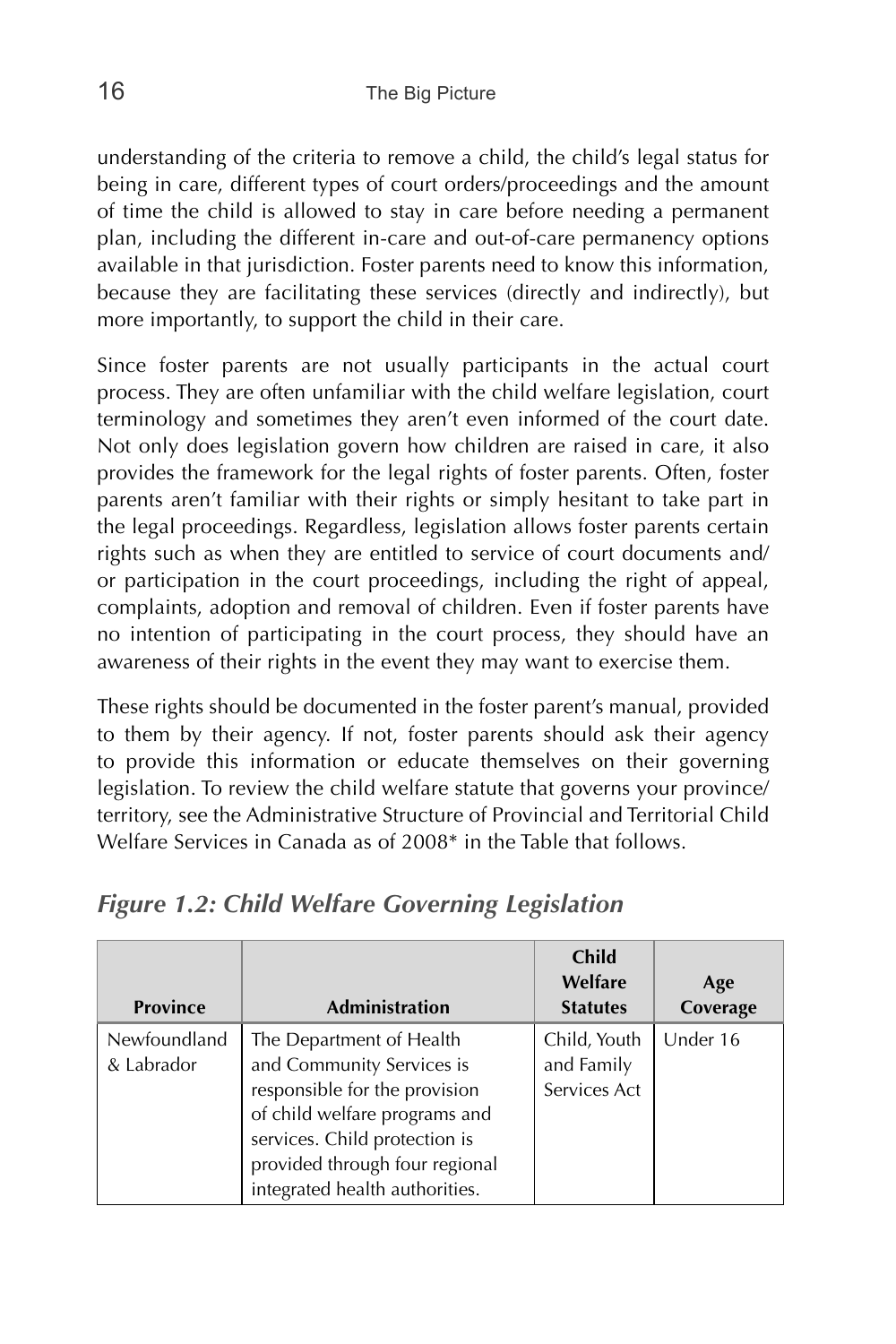| <b>Province</b>                                                                                                                                                                                                                                   | <b>Administration</b>                                                                                                                                                                                                                                                                                                                                                                                                               | <b>Child</b><br>Welfare<br><b>Statutes</b> | Age<br>Coverage                                                                                    |
|---------------------------------------------------------------------------------------------------------------------------------------------------------------------------------------------------------------------------------------------------|-------------------------------------------------------------------------------------------------------------------------------------------------------------------------------------------------------------------------------------------------------------------------------------------------------------------------------------------------------------------------------------------------------------------------------------|--------------------------------------------|----------------------------------------------------------------------------------------------------|
| Prince Edward<br>The Ministry of Social Services<br>Island<br>and Seniors, Child and Family<br>Services Division is responsible<br>for child welfare programs and<br>services. Child protection is<br>delivered through four regional<br>offices. |                                                                                                                                                                                                                                                                                                                                                                                                                                     | Child<br>Protection<br>Act                 | Under 16;<br>16-18 for<br>children with<br>mental, de-<br>velopmental<br>or physical<br>challenges |
| Nova Scotia                                                                                                                                                                                                                                       | The Department of Community<br>Services, Children Youth and<br>Families Division is responsible<br>for child welfare programs and<br>services. Child protection services<br>are provided through 20 child<br>welfare offices, six of which are<br>district offices and 14 privately<br>run societies/family and children's<br>services agencies. One of the<br>agencies is mandated to serve the<br>Mi'kmaw First Nation community. |                                            | Under 16                                                                                           |
| <b>New</b><br>Brunswick                                                                                                                                                                                                                           | Child welfare is the responsibility<br>of the Department of Social<br>Development. Child protection<br>services are provided through 18<br>delivery sites in eight regions. In<br>addition, there are 11 agencies<br>providing services to the First<br>Nations communities of New<br>Brunswick.                                                                                                                                    | Family<br>Services Act                     | Under 16;<br>under 19 for<br>youth with<br>disability                                              |
| Québec                                                                                                                                                                                                                                            | The Ministère de la Santé et des<br>Services sociaux funds child<br>welfare programs and services<br>through 19 Centres jeunesse in 18<br>regions.                                                                                                                                                                                                                                                                                  | Youth<br>Protection<br>Act                 | Under 18                                                                                           |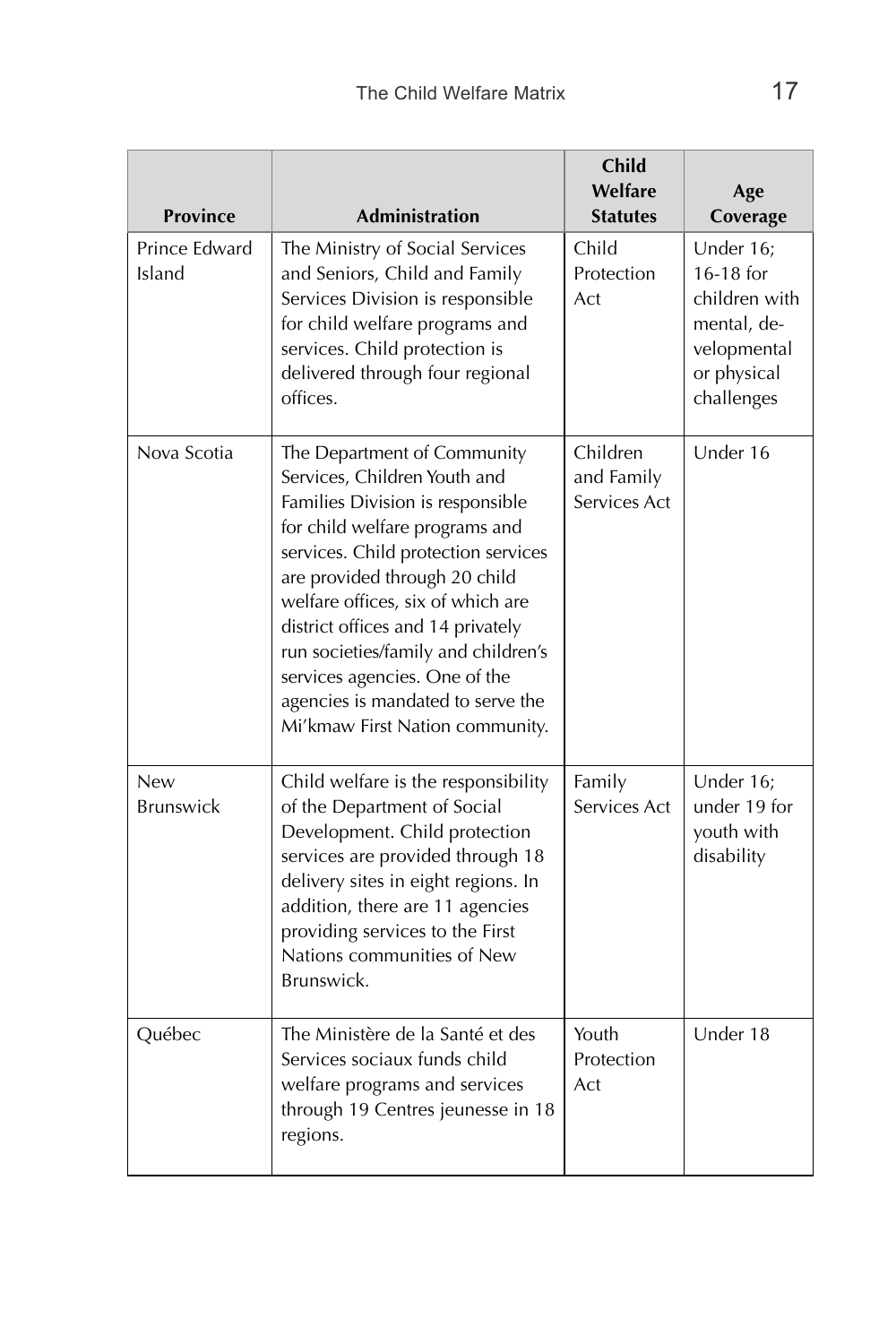|                 |                                                                                                                                                                                                                                                                                                                                                                                                                                | <b>Child</b><br>Welfare             | Age      |
|-----------------|--------------------------------------------------------------------------------------------------------------------------------------------------------------------------------------------------------------------------------------------------------------------------------------------------------------------------------------------------------------------------------------------------------------------------------|-------------------------------------|----------|
| <b>Province</b> | <b>Administration</b>                                                                                                                                                                                                                                                                                                                                                                                                          | <b>Statutes</b>                     | Coverage |
| Ontario         | The Ministry of Children and<br>Youth Services funds child welfare<br>programs and services, which<br>are provided by Children's Aid<br>Societies throughout the province.<br>There are 53 Children's Aid<br>Societies,** which are governed<br>by Boards of Directors elected<br>from the local communities. Six<br>children's Aid Societies were fully<br>mandated to serve First Nations<br>communities on Ontario in 2008. | Child and<br>Family<br>Services Act | Under 16 |
| Manitoba        | Child welfare is the responsibility<br>of the Ministry of Family Services<br>and Consumer Affairs, Child and<br>Family Services Division. Child<br>Protection services are provided<br>by four departmental offices, six<br>private non-profit agencies, 14<br>mandated First Nations agencies<br>and one Métis agency supported<br>by four authorities.                                                                       | Child and<br>Family<br>Services Act | Under 18 |
| Saskatchewan    | Child welfare is the responsibility<br>of the Ministry of Social Services.<br>Child protection services are<br>provided through 20 service<br>offices in six regions. There are<br>17 fully delegated First Nations<br>child protection agencies in<br>Saskatchewan.                                                                                                                                                           | Child and<br>Family<br>Services Act | Under 16 |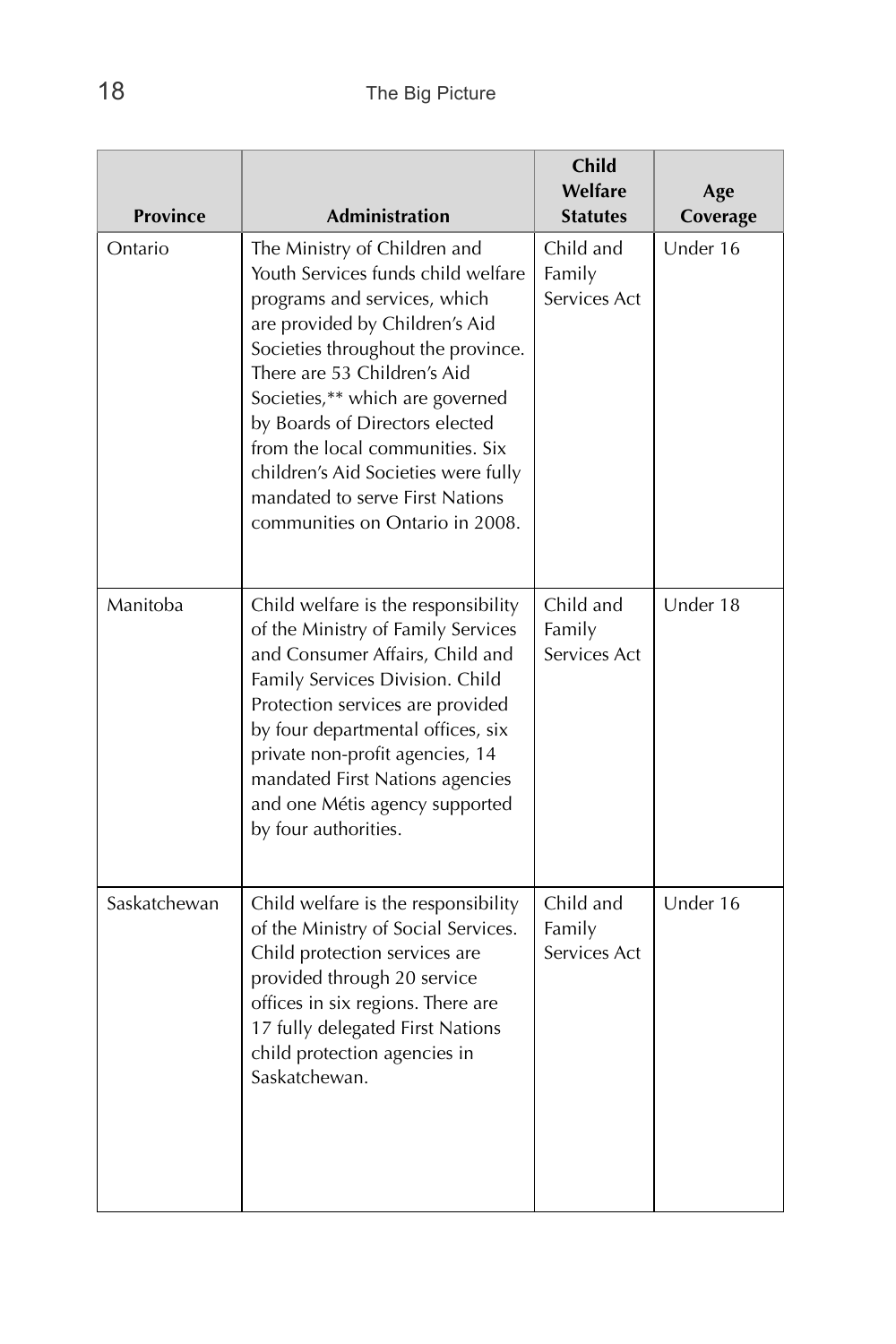|                                 |                                                                                                                                                                                                                                                                                                                                                                                                                                     | <b>Child</b><br>Welfare                              | Age      |
|---------------------------------|-------------------------------------------------------------------------------------------------------------------------------------------------------------------------------------------------------------------------------------------------------------------------------------------------------------------------------------------------------------------------------------------------------------------------------------|------------------------------------------------------|----------|
| <b>Province</b>                 | <b>Administration</b>                                                                                                                                                                                                                                                                                                                                                                                                               | <b>Statutes</b>                                      | Coverage |
| Alberta                         | The Ministry of Children and<br>Youth Services is responsible<br>for child welfare programs and<br>services. Child intervention<br>services are provided through<br>ten Child and Family Services<br>Authorities; nine of which<br>are regionally based and one<br>provides services to Métis<br>settlements throughout the<br>province. In addition there are 18<br>First Nations agencies providing<br>child protection services. | Child Youth<br>and Family<br>Enhance-<br>ment Act    | Under 18 |
| <b>British</b><br>Columbia      | The Ministry of Children and<br>Family Development, Child<br>Protection Division is responsible<br>for child welfare programs and<br>services. Workers in 429 Offices,<br>in five regions, provide child<br>protection services with support<br>from the provincial office of the<br>Child Protection Division. There<br>are seven fully mandated First<br>Nations child protection agencies<br>in British Columbia.                | Children,<br>Family and<br>Community<br>Services Act | Under 19 |
| Yukon                           | The Department of Health and<br>Social Services, Family and<br>Children's Services is responsible<br>for the provision of child welfare<br>programs and services. Child<br>protection services are provided<br>through 11 offices.                                                                                                                                                                                                  | Children's<br>Act                                    | Under 18 |
| Northwest<br><b>Territories</b> | The Department of Health and<br>Social Services is responsible<br>for child welfare programs and<br>services. Child protection is<br>delivered through eight health<br>and social services authorities.                                                                                                                                                                                                                             | Child and<br>Family<br>Services Act                  | Under 16 |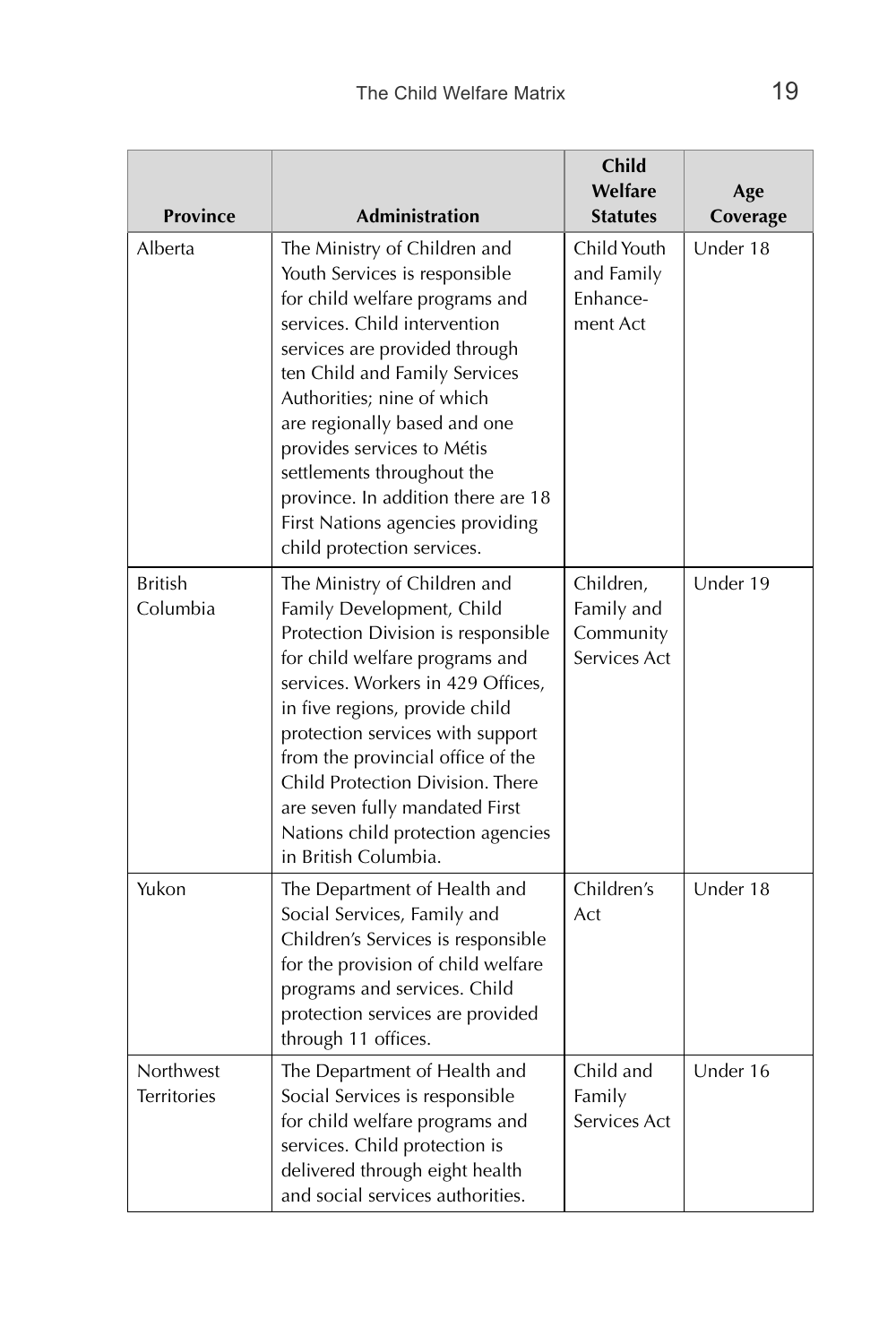| <b>Province</b> | <b>Administration</b>                                                                                                                                                                             | <b>Child</b><br>Welfare<br><b>Statutes</b> | Age<br>Coverage |
|-----------------|---------------------------------------------------------------------------------------------------------------------------------------------------------------------------------------------------|--------------------------------------------|-----------------|
| Nunavut         | The Department of Health<br>and Social Services provides<br>child protection services to the<br>communities in Nunavut. Child<br>protection services are provided<br>from three regional offices. | Child and<br>Family<br>Services Act        | Under 16        |

Public Health Agency of Canada, Canadian Incidence Study of Reported Child Abuse and Neglect, Major Findings, 2008, p 10, Table 1:1

\* Information was compiled through interviews with Ministerial Officials and information posted on provincial and territorial websites; this table represents the administrative structures in place at the time of data collection in October 2008.

\*\* In 2008 there were 53 CASs whereas in 2012 there are 47.

The court process has significant implications for the child and the service plan as court plans are core to the larger service plan. All CAS decisions revolve around the court plan, including the anticipated length of time the child will remain in care. Not only do court decisions effect the child's living arrangements, it also has a psychological effect on the child and their parents. For example, it means something very different for a child to be in care temporarily with plans to return home, as opposed to being a permanent ward of the state and raised in foster care. Therefore, it's important for all members of the team, especially foster parents and clinicians, to monitor the court activities and outcomes in order to help the child understand their life story and come to terms with their living arrangements and long-term plans.

Clearly, the forced removal of children through the courts is an adversarial process that leaves permanent scars for children and families. Being a child in care alters the course of life for the child and their parents. Therefore, before apprehending a child, CAS carefully considers a less restrictive means to address the child protection concerns. Removing a child by way of a CAS apprehension means the protection concerns were such that no other less restrictive measure could satisfactorily reduce the harm or risk of harm to the child.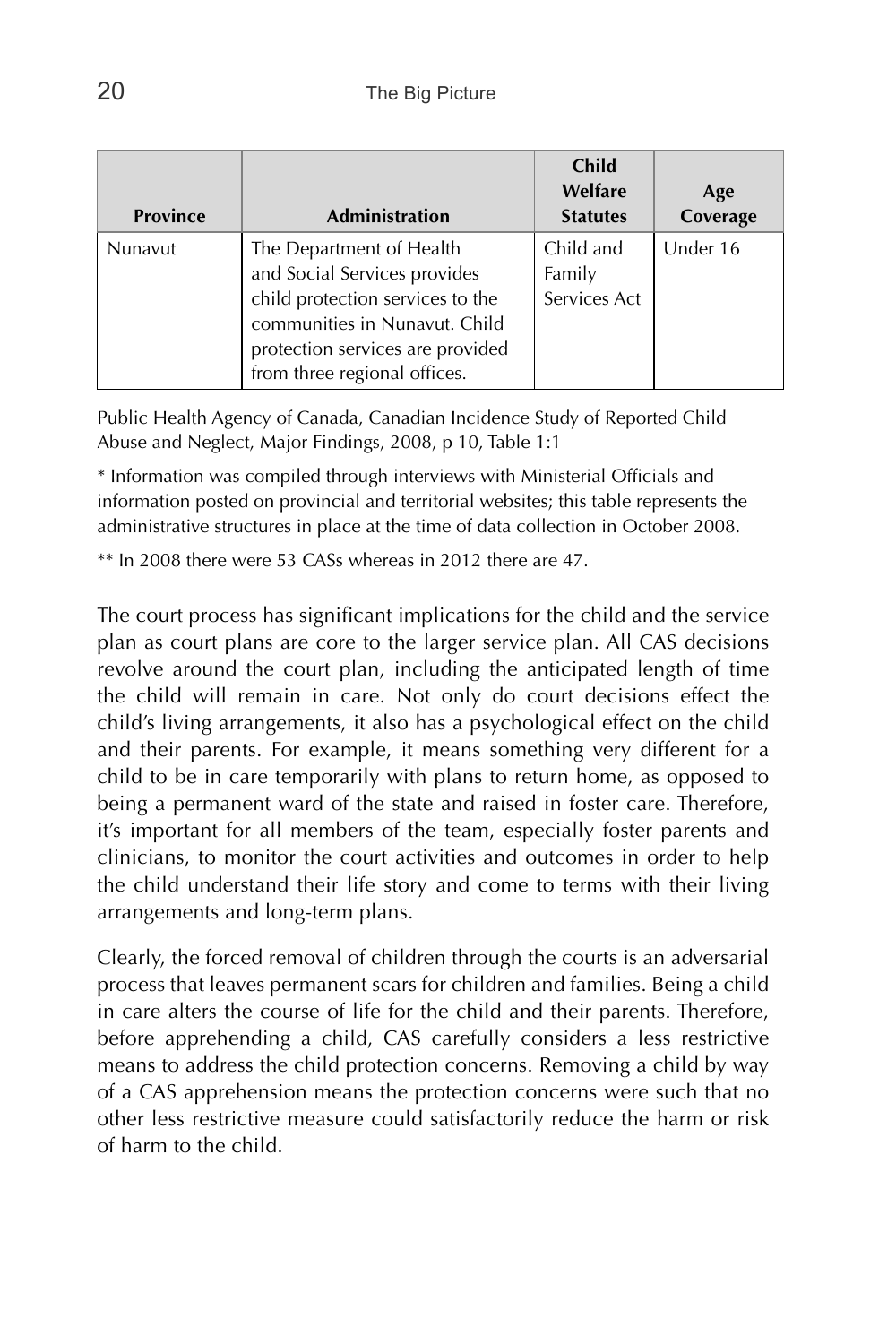## **Voluntary Relinquishment of Parental Rights**

There are times when a parent voluntarily relinquishes their child to CAS because they are simply unable to continue to care for them. These are exceptional cases. Cases such as severe mental health, death or isolation may be other legitimate reasons for CAS to take temporary or permanent guardianship of a child.

## **Plan and Status**

Coming into care and determining the length of time the child should remain in care or return home can be a long and complicated process. It usually takes several years to develop a permanent plan for a child due to legal reasons or CAS belaboured efforts to find suitable kin and kith plans. Until it is determined that the child will be permanently removed from a parent's care, the goal is always to return the child to their biological parents. Waiting for a definitive answer to a child's long-term status and waiting for a permanent plan to be developed are separate yet similar issues. Both the status and the plan are intertwined (see Figure 1.3 for various options) and one drives the other. For example, if there is a viable plan, it will be approved and the status will follow. In the absence of a plan, the status of the child takes precedence and a plan is developed afterwards. Most likely when a child can't return home or be placed with another family member, the child will either remain in their current placement (grow up there) or go onto adoption.

| <b>PLAN</b>                                                             | <b>STATUS</b>                                     |
|-------------------------------------------------------------------------|---------------------------------------------------|
| Child to return home                                                    | Temporary Wardship – Court                        |
|                                                                         | Temporary Care Agreement* - No<br>Court           |
| Child to be placed with a family<br>member or significant person in the | Legal guardianship by family/<br>community member |
| child's life (kin or kith)                                              | Or                                                |
|                                                                         | Adoption by family/community<br>member            |

|  |  |  |  | <b>Figure 1.3: Plan and Status Interconnected</b> |
|--|--|--|--|---------------------------------------------------|
|--|--|--|--|---------------------------------------------------|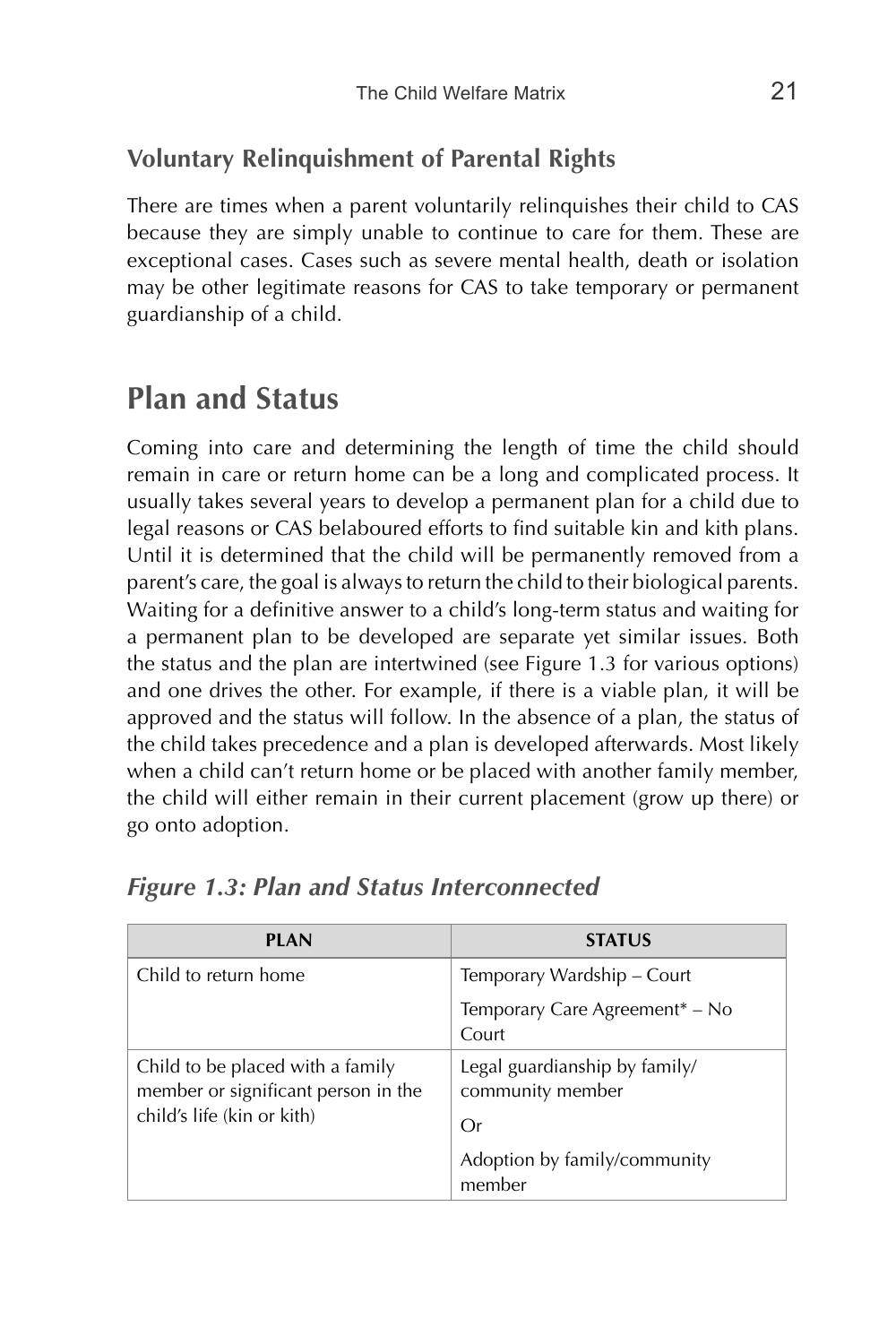| <b>PIAN</b>                                         | <b>STATUS</b>                           |
|-----------------------------------------------------|-----------------------------------------|
| Child to grow up in state care (foster<br>or group) | Crown Ward or Permanent Wardship        |
| Child to be adopted                                 | Adoption by unrelated person            |
| Permanency for Aboriginal children                  | Customary Care or Customary<br>Adoption |

\* In Ontario these contracts are referred to as "Temporary Care Agreements;" in Manitoba, they are referred to as "Voluntary Placement Agreements." Again, this is an illustration of the different terms of reference that foster parents must be familiar with as they relate to their own region. Regardless of the name, these agreements are intended to be short-term care and voluntary.

The permanency *plan* is contingent on identifying whether the child can return home or needs an alternate long-term plan such as extended family, community, foster care, customary care, custom adoption or adoption, whereas the permanency *status* is contingent on family, Band, CAS and court agreement.

Before CAS will approve a child's permanency plan, they will assess the child's needs in accordance with the caregiver's capacity. The long-term caregivers must understand the child's needs and be capable of meeting them for the rest of the child's life. It is an enormous commitment for another person to take on the responsibility of someone else's child and a weighty decision for CAS to make without allowing the biological parents ample opportunity to turn their lives around. Therefore, court delays and repeated delays in permanency planning may be attributed to one or more of the factors noted below.

- The parent(s) requires time to attain treatment (counselling, parenting, additions, etc.).
- The parent(s)'s treatment is reliant on lengthy community referral waiting periods.
- The parent(s) is not represented by a lawyer and proceedings are delayed due to parent(s)'s need to have more time to defend their case and/or secure a lawyer.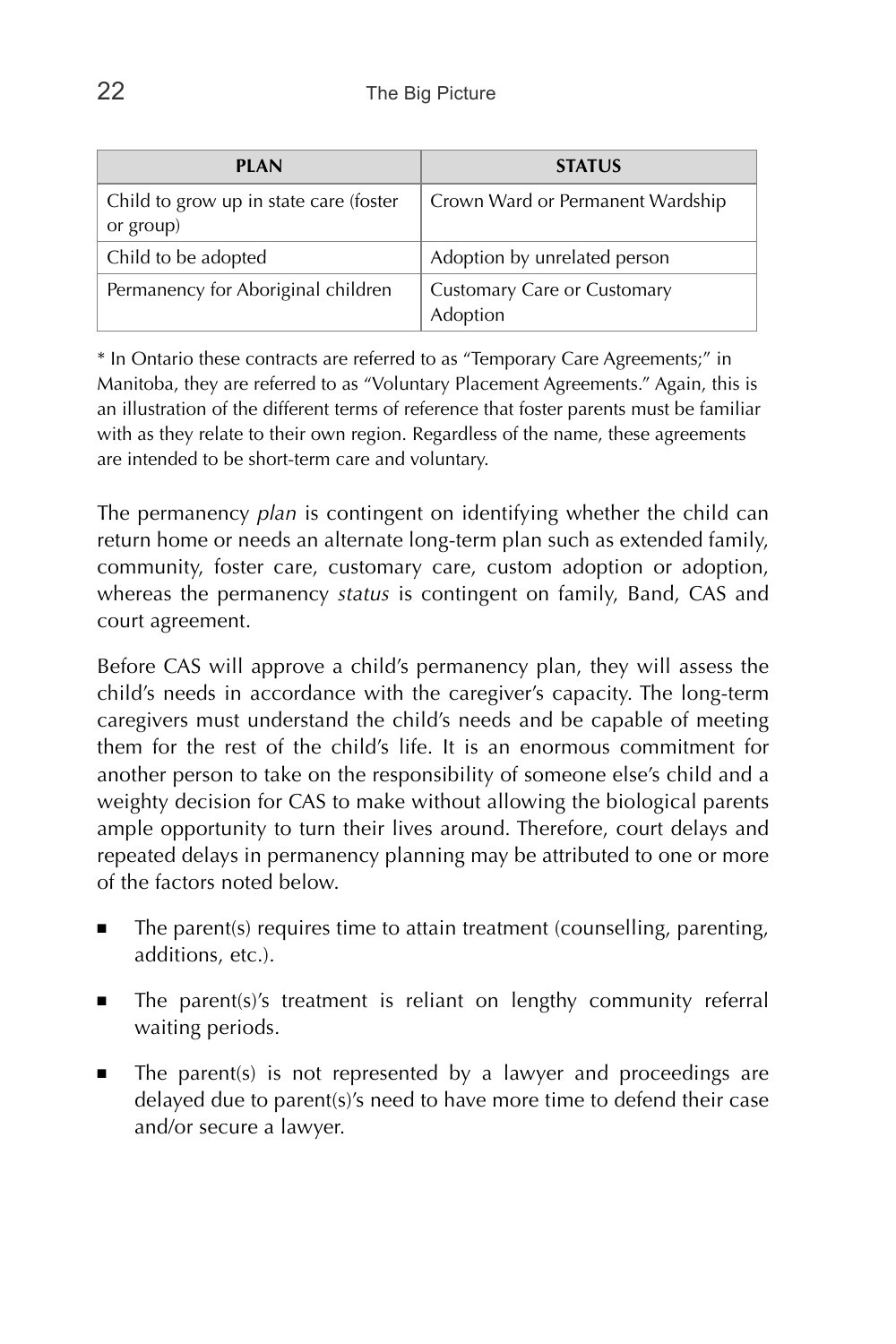- The court proceedings/adjournments are lengthy or complicated by new lawyers joining the case (parent(s) has a right to fire their lawyer on the case and get a new one).
- The court trial is a long and arduous process. Given the number of people and parties involved and the potential for conflicting views, there may be a variety of court adjournments to allow the parties or services to come to a consensus on certain decisions, such as length of time in care, access to parents, types of assessments, type of placement (residence), etc.
- Alternate family/community plans are considered, assessed or fail to meet CAS standards, which uses up valuable time while the child is waiting for a permanent plan to be developed, assessed and approved by CAS.
- Alternate family/community plans fail to be identified until late in the court proceedings, which means further time is needed to assess proposed plans.
- For Aboriginal children, CAS may be working with reserves/settlements from another province, who are unfamiliar with the case and need time to develop a family/community plan.
- The child's developmental needs are such that it is unknown what type of life-long treatment they require, hence the need to fully assess the child before choosing a permanent placement.
- If more than one CAS or province is involved, the communication difficulties and language barriers (terms of reference and dialects) slow the casework.

While the team is exploring the possibility of a permanent family/community plan, other permanency options are being considered concurrently for the child to remain a Crown ward (with or without access to their parent(s)/ sibling(s)) or be adopted. Being a Crown ward or permanent ward means that the government is the child's legal guardian and responsible to raise them until they are an adult and reach the age of majority. In most provinces, children can refuse to be in state care at the age of 16 although the government is legally responsible to care for them until the age of majority (18/19) and may provide additional support (financial and case management) until age 21 and in some cases until age 24. There may be